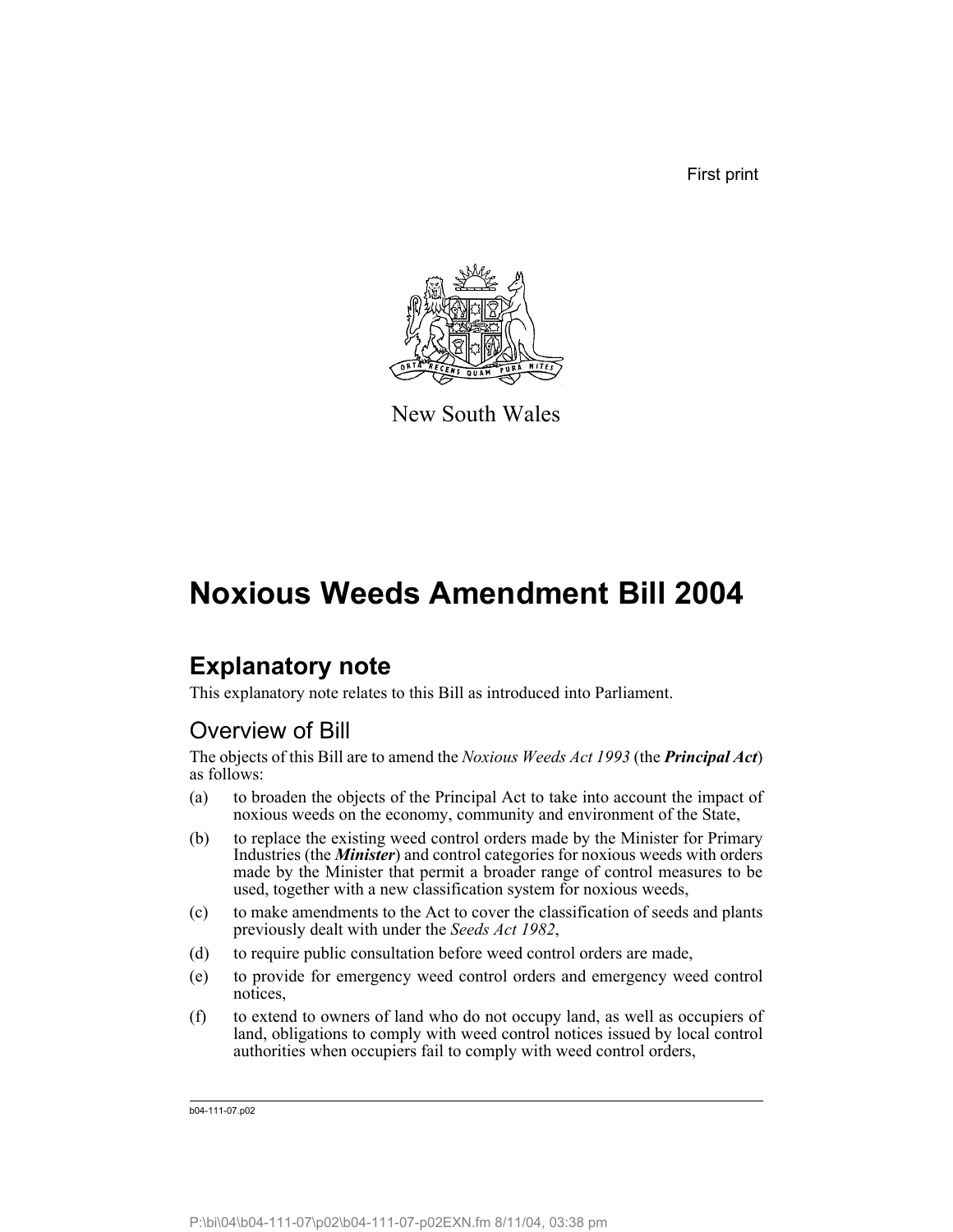Explanatory note

- (g) to enable occupiers of land to be exempted from obligations under the Principal Act to control aquatic weeds and to confer those obligations on local councils and other bodies that are local control authorities,
- (h) to require prior notice to be given before a weed control notice is given to an owner or occupier by a local control authority,
- (i) to replace the Minister's power to give a local control authority a weed control notice to enforce its general obligations under the Principal Act with a power to direct a local control authority to carry out its functions and to enable the Minister to appoint a weed control administrator for a local control authority,
- (j) to reduce the time within which an appeal may be made to the Land and Environment Court against a weed control notice and to enable the Court to order that the notice continues to have effect while the appeal is proceeding,
- (k) to prohibit the sale of fodder from land on which there are notifiable weeds,
- (l) to enable the Minister to make grants of money, out of money appropriated by Parliament, to further the objects of the Act,
- (m) to require local control authorities to keep certain records and report to the Director-General of the Department of Primary Industries (the *Director-General*) on noxious weed control,
- (n) to amend the powers of inspectors and authorised officers,
- (o) to make it clear that local control authorities may enter into agreements or arrangements with other persons or bodies for the exercise of the authorities' functions under the Principal Act,
- (p) to enable regulations to be made with respect to fees or charges for services provided under the Principal Act,
- (q) to make other minor and consequential amendments and provisions of a savings or transitional nature.

The Bill also repeals the *Seeds Act 1982* and the *Seeds Regulation 1994*.

### Outline of provisions

**Clause 1** sets out the name (also called the short title) of the proposed Act.

**Clause 2** provides for the commencement of the proposed Act on a day or days to be appointed by proclamation.

**Clause 3** is a formal provision that gives effect to the amendments to the *Noxious Weeds Act 1993* set out in Schedule 1.

**Clause 4** repeals the *Seeds Act 1982* and the *Seeds Regulation 1994*.

**Clause 5** removes a reference to the *Seeds Act 1982* from the *Fair Trading Act 1987*.

Explanatory note page 2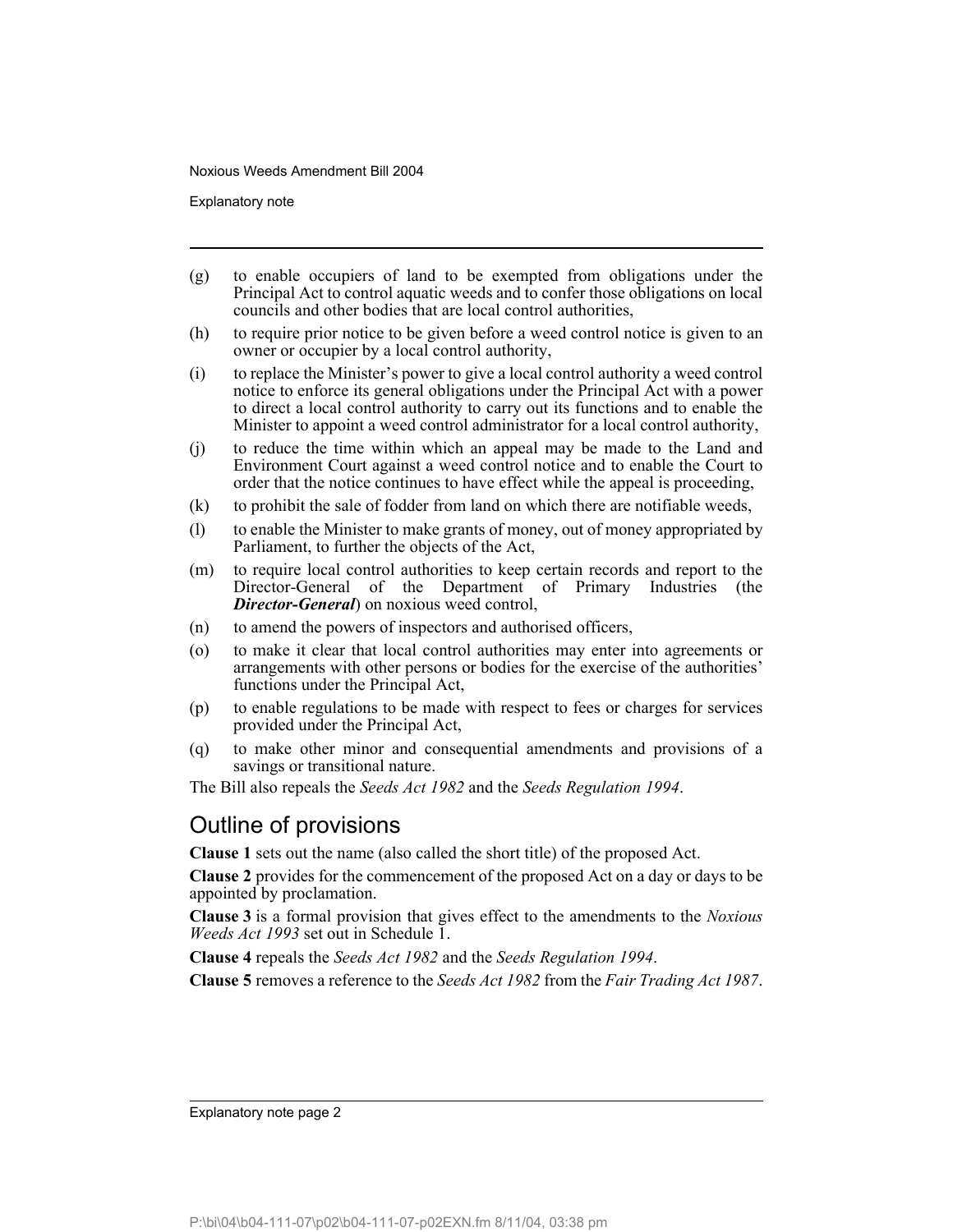Explanatory note

### **Schedule 1 Amendments**

### **Objects of Act**

**Schedule 1 [1]** substitutes section 3 of the Principal Act and broadens the objects of the Principal Act to take into account the impact of noxious weeds on the economy, community and environment of the State.

### **Weed control orders and noxious weed classification**

Currently, plants are declared, by order of the Minister published in the Gazette, to be noxious weeds. The order applies a control category to the noxious weed and the Principal Act specifies the level of weed control that applies to each category. The amendments replace this system.

**Schedule 1 [2]** substitutes Part 2 of the Principal Act. The new Part contains the following provisions:

Proposed section 7 enables the Minister, by order published in the Gazette, to make a weed control order for a specified plant. The order is to declare the plant to be a noxious weed, apply a weed control class or classes to it and specify where the order applies, the control measures that may be used to control the plant, the control objectives for the plant and the term of the order (being not more than 5 years).

Proposed section 8 sets out the weed control classes, which are grouped according to level of threat on a State, regional or area basis and their level of distribution. There is also a class of weeds characterised by being likely, either by their sale or by sale of their seeds or movement throughout the State, to spread in the State or outside the State (this class reflects plants previously regulated under the *Seeds Act 1982*). Noxious weeds classified as Class 1, State Prohibited Weeds, Class 2, Regionally Prohibited Weeds or Class 5, Restricted Plants, are *notifiable weeds* for the purposes of the Principal Act.

Proposed section 9 requires the Minister to cause a public consultation procedure to be undertaken before a weed control order is made. The procedure includes notice of a proposed order in a newspaper, public exhibition of the proposed order and the opportunity for the public to make submissions on the proposed order.

Proposed section 10 enables the Minister to make an emergency weed control order if of the opinion that the threat posed by a plant requires the order to be made.

**Schedule 1 [34], [36] and [38]** make consequential amendments.

### **Noxious weed control on land**

**Schedule 1 [3]** substitutes sections 12–14 of the Principal Act.

Proposed section 12 re-enacts the current requirement for occupiers (other than public authorities or local control authorities) of land subject to weed control orders to control noxious weeds, with changes to reflect the repeal of control categories and the changes to the content of weed control orders.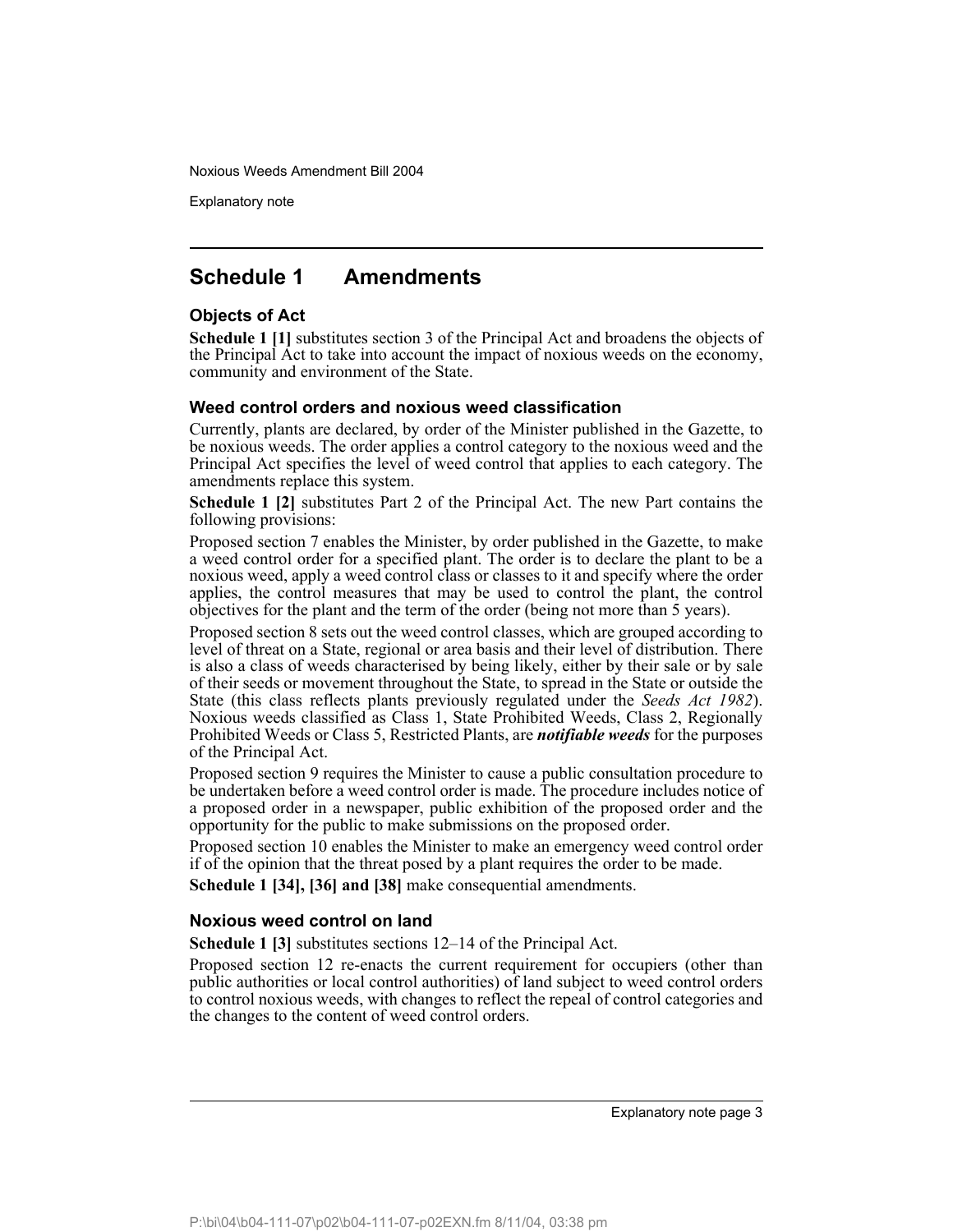Explanatory note

Proposed section 13 re-enacts the existing obligations of public authorities to control noxious weeds, with changes to reflect the repeal of control categories and the changes to the content of weed control orders.

Proposed section 14 re-enacts the existing obligations of local control authorities to control noxious weeds, with changes to reflect the repeal of control categories and the changes to the content of weed control orders.

**Schedule 1 [4]** repeals sections 17 and 18 and inserts proposed sections 17–18A into the Principal Act.

Proposed section 17 re-enacts the existing obligations of occupiers of land to control noxious weeds on roads that intersect their land or form part of the boundary of the land.

Proposed section 17A re-enacts the existing obligations of occupiers of land to control noxious weeds on watercourses, rivers or inland waters (tidal or non-tidal) that are part of or situated beside the land, as well as the obligations of occupiers on opposite sides of watercourses, rivers or inland waters (tidal or non-tidal) with respect to noxious weeds on or in the water. The proposed section also enables the Director-General, by order published in the Gazette, and the Minister (in a weed control order) to exempt an occupier, a noxious weed or a watercourse, river or inland water from those provisions. In the case of an exemption, the local control authority is to be responsible for the control of the noxious weeds.

Proposed section 17B re-enacts the existing obligations of occupiers of land in irrigation areas to control noxious weeds on roads, public reserves or channel land that intersects their land or forms part of the boundary of the land. However, the obligations are to apply only to public roads and do not apply to channel land that is not occupied by a public authority.

Proposed section 18 enables a local control authority to issue a weed control notice, requiring an owner or occupier of land to control noxious weeds on the land, as required under a weed control order applying to the land. The time for compliance is to be not less than 14 days but an emergency weed control notice (given after an emergency weed control order) may specify a time for compliance that is not less than 24 hours. A local control authority may not give a weed control notice to a public authority or another local control authority.

Proposed section 18A requires a local control authority to give not less than 7 days' notice of a proposed weed control notice, except in the case of an emergency weed control notice.

**Schedule 1 [5]** makes it an offence under section 19 of the Principal Act for an owner of land, or a successor in title to an owner, to fail to comply with a weed control notice.

**Schedule 1 [6]** substitutes section 20 of the Principal Act. The proposed section re-enacts the existing powers of local control authorities to control noxious weeds on land subject to a weed control notice, with changes to reflect the repeal of control categories and the changes to the content of weed control orders. It also provides that

Explanatory note page 4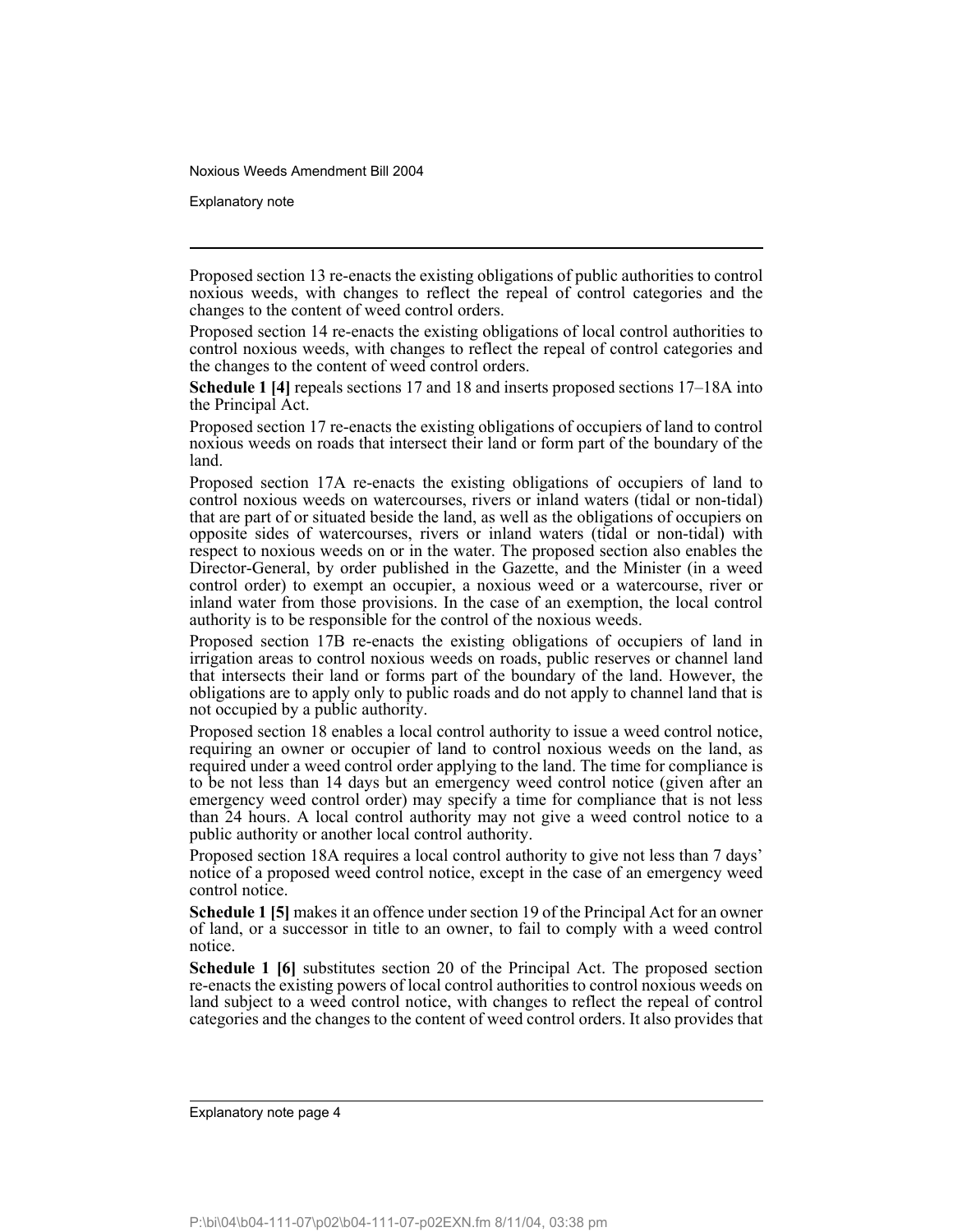Explanatory note

the requirement for 24 hours' notice does not apply if an emergency weed control notice has been given.

**Schedule 1 [7]** substitutes sections 22–26.

Proposed section 22 enables the Minister to issue a weed control notice, requiring a public authority that is an occupier of land or local control authority that is the owner or occupier of land to control noxious weeds on the land, as required under a weed control order. The time for compliance is to be not less than 14 days but an emergency weed control notice (given after an emergency weed control order) may specify a time for compliance that is not less than  $\overline{2}4$  hours. The section does not contain the existing power of the Minister to issue a weed control notice to occupiers who are not public authorities.

Proposed section 23 enables the Minister to control noxious weeds on land subject to a weed control notice issued by the Minister. It also provides that the requirement for 24 hours' notice does not apply if an emergency weed control notice has been given.

Proposed section 24 confers on the Minister power to direct a local control authority to comply with or carry out or give effect to provisions of the Principal Act within a specified period. The Minister is empowered to appoint, with the approval of the Minister administering the *Local Government Act 1993*, a weed control administrator for a local control authority if the Minister is of the opinion that the authority has failed to comply with any such direction or failed to comply with or carry out or give effect to or enforce provisions of the Principal Act. The administrator may exercise the functions of the authority under the Principal Act and any necessary ancillary functions.

Proposed section 25 re-enacts the existing right of a person (other than a public authority or a local control authority) to appeal to the Land and Environment Court against a weed control notice, but permits the notice to specify the period for making an appeal (being not less than 7 days) and, if no period is specified, retains the existing period of 28 days. Pending final determination of the appeal, the operation of the notice is suspended unless the Court orders that the notice continues to have effect.

Proposed section 26 re-enacts the existing provisions relating to recovery of expenses by the Minister and local control authorities and makes necessary changes as a result of the extension of obligations under the Principal Act to owners.

**Schedule 1 [16], [22] and [26]** make amendments consequential on the extension of obligations under the Principal Act to owners.

**Schedule 1 [23]** extends the procedure under section 65 of the Principal Act for resolving disputes between the Minister, other Ministers responsible for public authorities and local control authorities to disputes arising out of directions given to local control authorities by the Minister.

**Schedule 1 [24]** makes an amendment consequential on the amendment made by Schedule 1<sup>[7]</sup>.

**Schedule 1 [33] and [37]** make amendments to definitions of terms as a consequence of the enactment of proposed section 17B.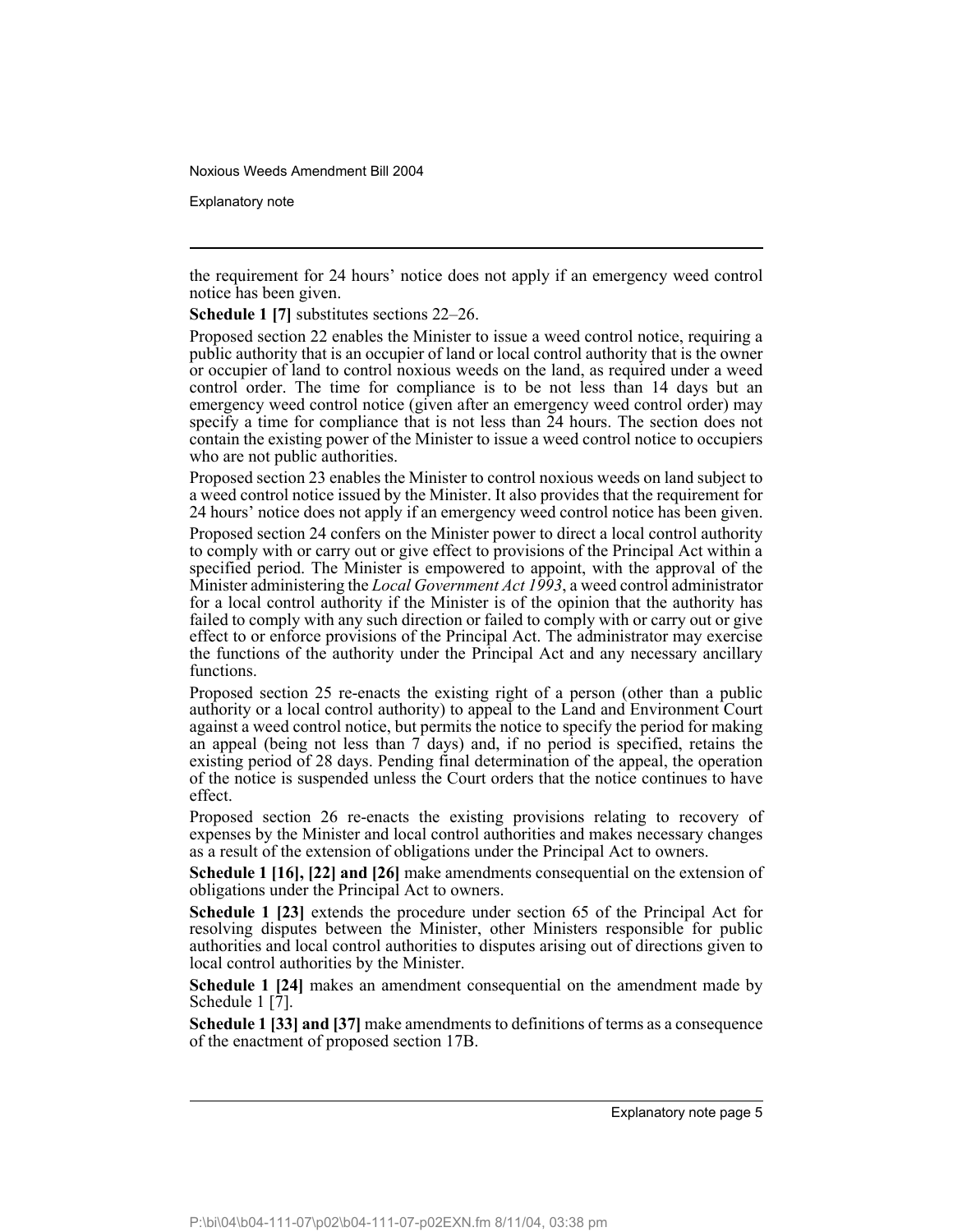Explanatory note

### **Offences**

**Schedule 1 [9]** amends section 29 of the Principal Act to make it an offence to use or permit land to be used for the purpose of disposing of, transporting or selling fodder, if the occupier knows, or ought reasonably to know, there is a notifiable weed on the land. **Schedule 1 [12]** makes a consequential amendment.

### **Grants of money**

**Schedule 1 [11]** substitutes section 33 of the Principal Act. The proposed section re-enacts provisions containing the general weed control functions of the Minister under the Principal Act and also enables the Minister to make grants of money to further the objects of the Principal Act.

### **Records to be kept by local control authorities**

**Schedule 1 [17]** repeals an unnecessary provision and inserts proposed section 37. The proposed section requires local control authorities to keep records of the presence and distribution of noxious weeds in their local area and of the implementation of their weed control policies and programs and other matters that may be prescribed by the regulations. It also enables the Director-General to require local control authorities to report on those matters.

### **Powers of inspectors and authorised officers**

**Schedule 1 [18]** re-enacts section 39 of the Principal Act, which contains the general weed control functions of inspectors. It also re-enacts section 40 which contains a power for an inspector to require a person in charge of an agricultural machine to treat the machine immediately if the inspector reasonably suspects that a notifiable weed is or may be in the machine. This power is also now extended to notifiable weed material.

**Schedule 1 [19]** amends section 44 of the Principal Act to enable inspectors and authorised officers who have power to enter premises to remove or destroy vegetable matter and other matter containing noxious weed material.

**Schedule 1 [20]** replaces the requirement in section 45 of the Principal Act to specify in a notice of entry given by an inspector or authorised officer the day on which the premises are to be entered with a requirement to specify the day or the period within which entry will take place.

**Schedule 1 [21]** replaces the requirement in section 50 of the Principal Act to have a certificate of authority of an inspector or authorised officer signed by a prescribed officer with a requirement that it be signed by the Director-General or the General Manager of a local control authority.

### **Arrangements by local control authorities**

**Schedule 1 [25]** re-enacts section 69 of the Principal Act. The proposed section extends the powers of local control authorities to enter into arrangements with other

Explanatory note page 6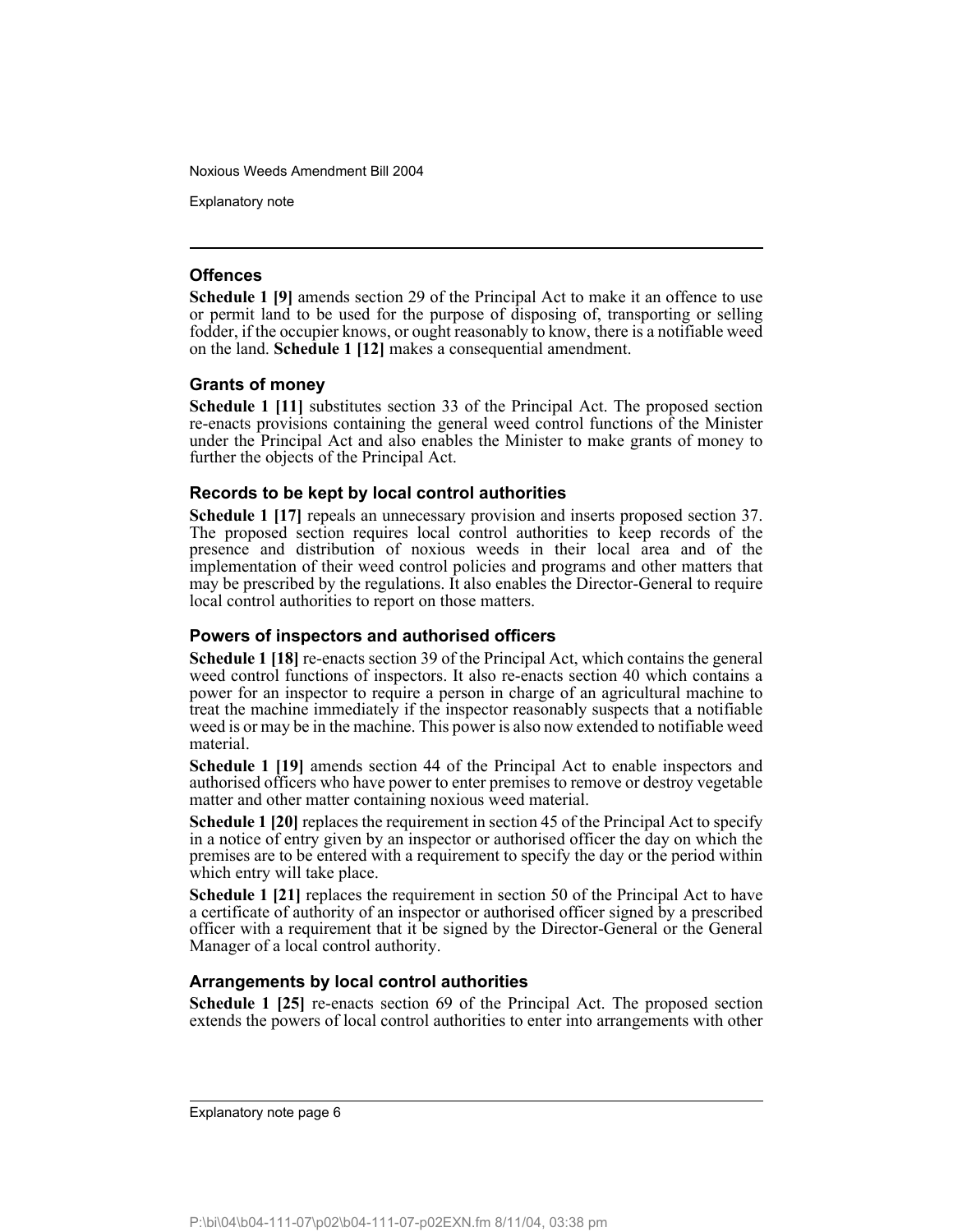Explanatory note

persons or bodies as to the exercise of functions of the authorities by those persons or bodies.

### **Other minor amendments**

**Schedule 1 [8]** corrects an outdated reference to a Government Department.

**Schedule 1 [10]** amends section 31 of the Principal Act to remove an incorrect reference to inspection.

**Schedule 1 [13] and [14]** change the ground for declaring a quarantine area under section 34A of the Principal Act from the purpose of controlling or preventing the spread of specified W1 or W2 noxious weeds to controlling or preventing the dispersal of Class 1 or Class 2 weeds.

**Schedule 1 [15]** re-enacts section 36 of the Principal Act, which contains the general weed control functions of local control authorities.

**Schedule 1 [27]** amends section 73 of the Principal Act to permit regulations to be made with respect to the fees or charges payable for services provided under the Principal Act or regulations under that Act.

**Schedule 1 [28]** omits a superseded section.

**Schedule 1 [29]** updates an outdated reference.

**Schedule 1 [30 and [31]** amend Schedule 2 to the Principal Act to enable the making of regulations of a savings or transitional nature consequential on the enactment of the proposed Act.

**Schedule1 [32]** contains transitional provisions.

**Schedule 1 [35]** updates the title of the Director-General.

**Schedule 1 [36]** inserts new definitions of *emergency weed control notice*, *emergency weed control order*, *public channel land* and *weed control order* for the purposes of the Principal Act.

**Schedule 1 [39]** inserts a new definition of *weed control notice* for the purposes of the Principal Act.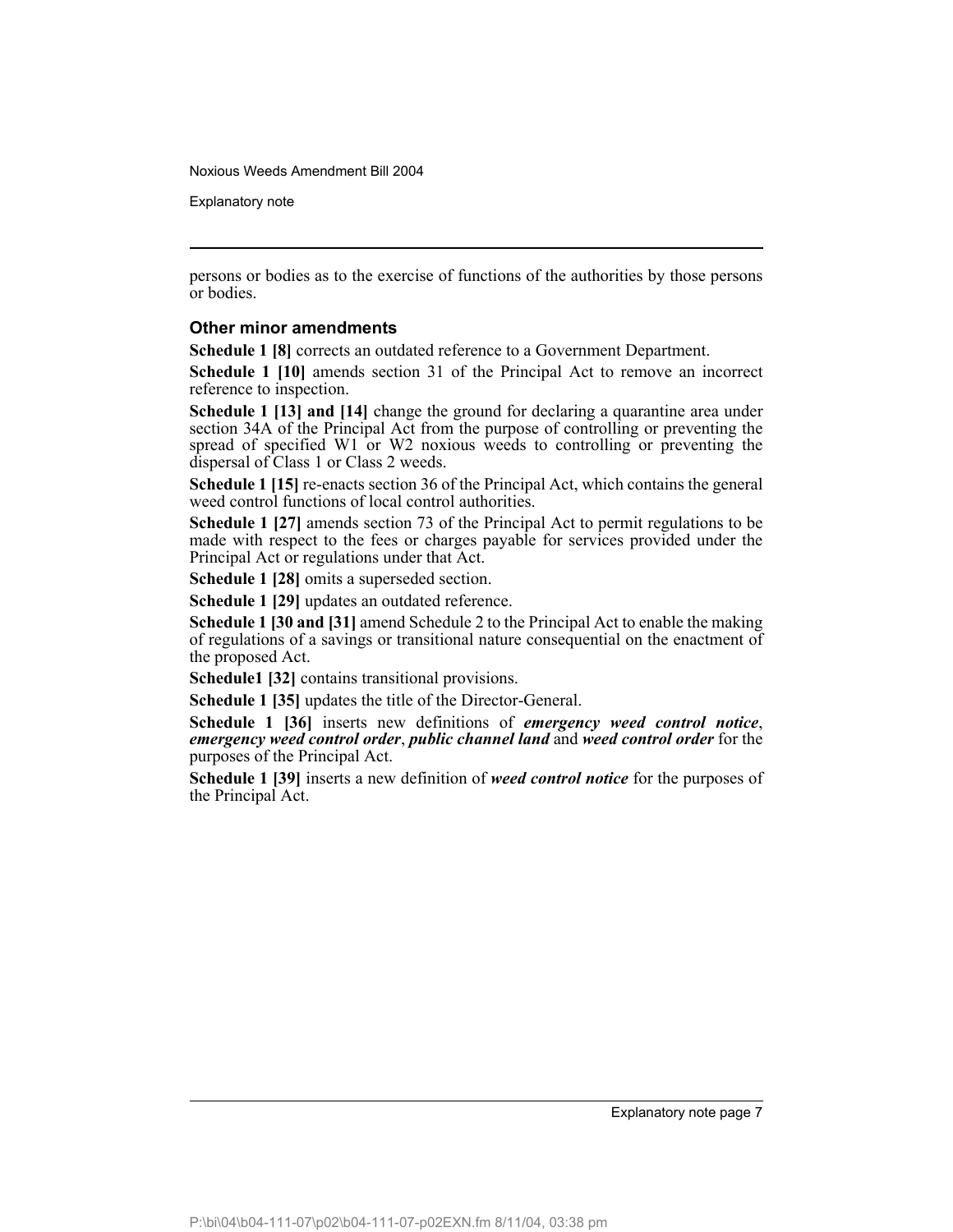Explanatory note

Explanatory note page 8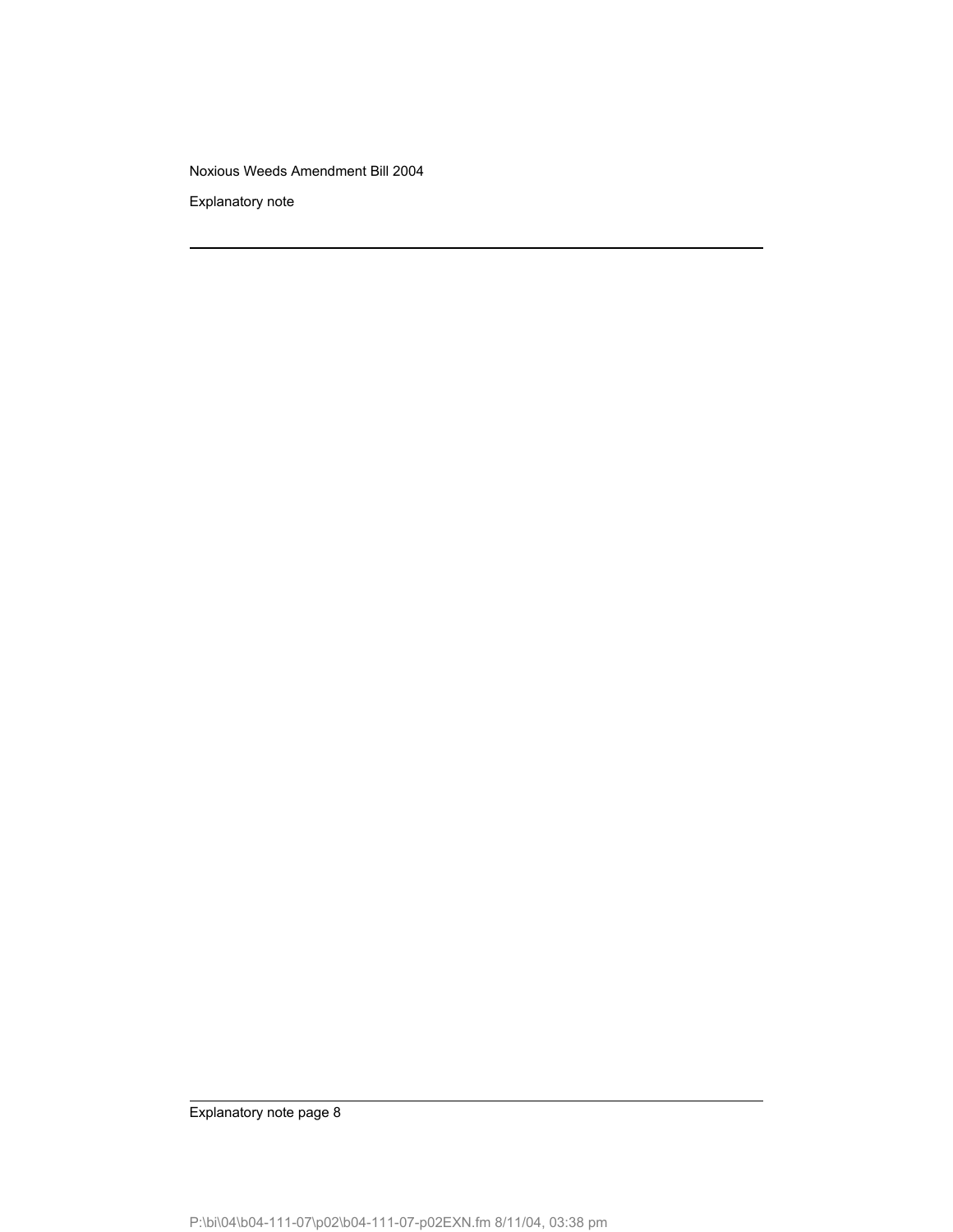First print



New South Wales

# **Noxious Weeds Amendment Bill 2004**

# **Contents**

|   |                                                            | Page |
|---|------------------------------------------------------------|------|
|   | Name of Act                                                |      |
|   | Commencement                                               |      |
|   | Amendment of Noxious Weeds Act 1993 No 11                  |      |
|   | Repeal of Seeds Act 1982 No 14 and Seeds Regulation 1994 2 |      |
| 5 | Amendment of Fair Trading Act 1987 No 68                   |      |
|   | Schedule 1 Amendments                                      |      |
|   |                                                            |      |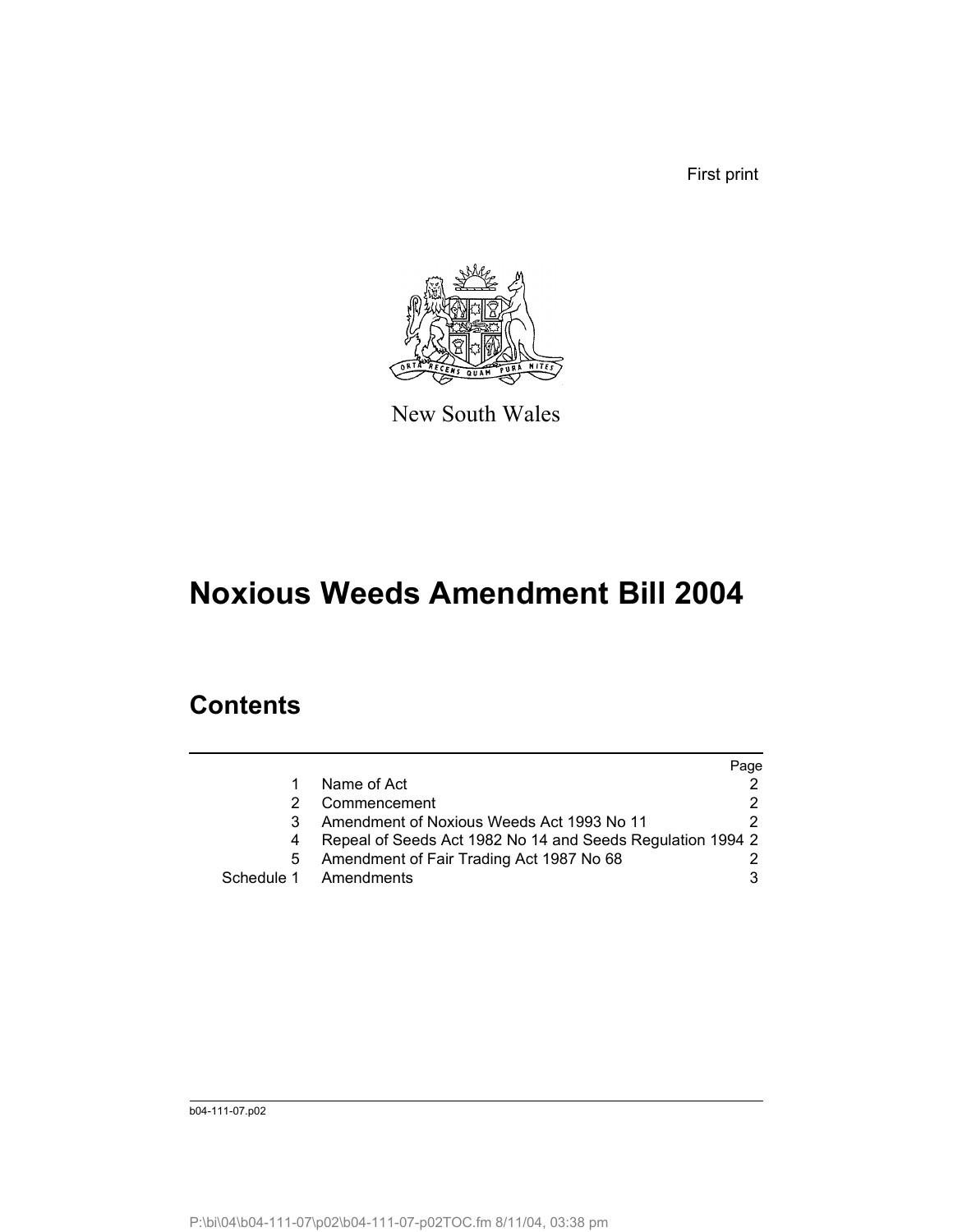**Contents** 

Page

Contents page 2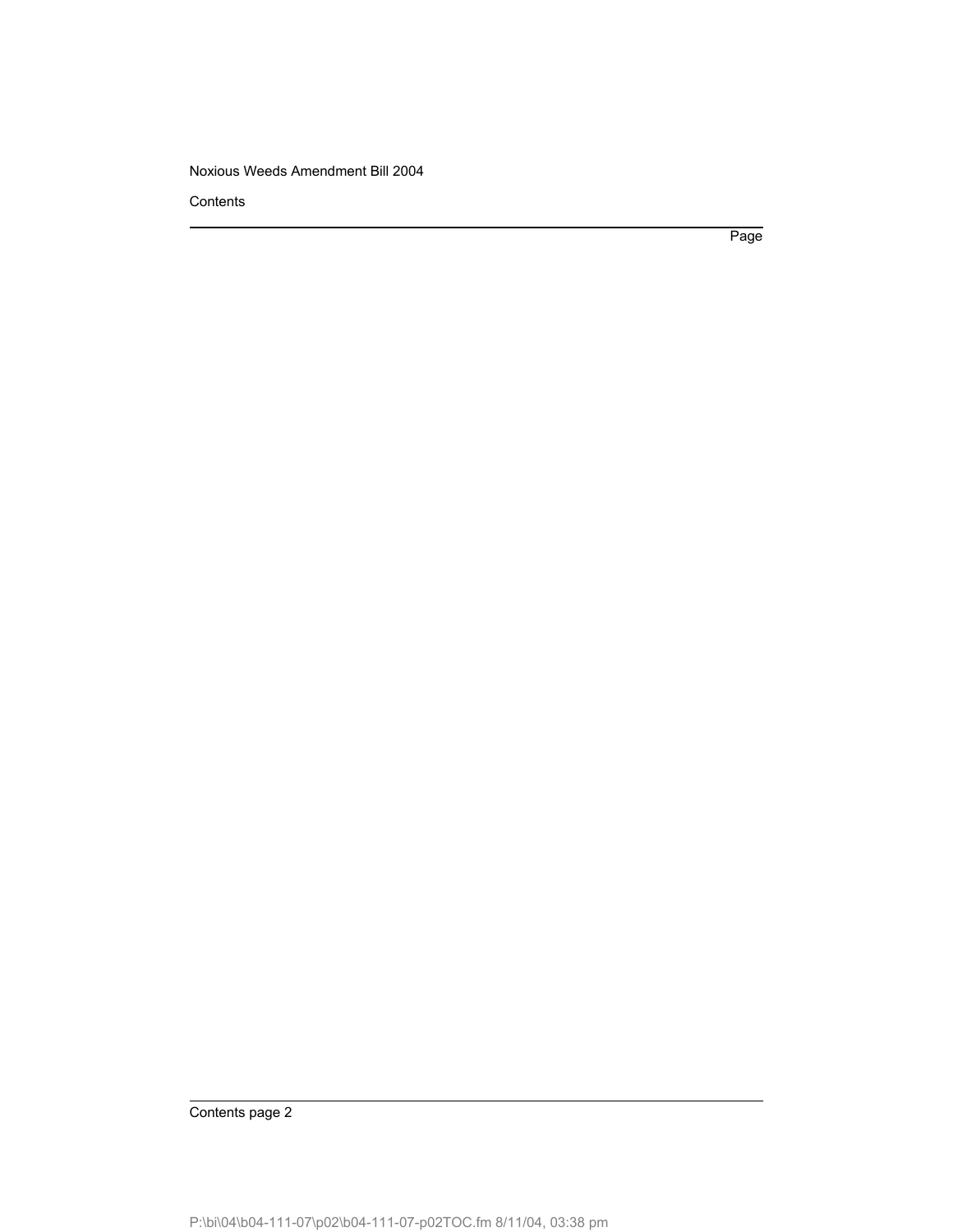

New South Wales

No , 2004

### **A Bill for**

An Act to amend the *Noxious Weeds Act 1993* to make further provision with respect to the declaration, classification and control of noxious weeds; to repeal the *Seeds Act 1982*; and for other purposes.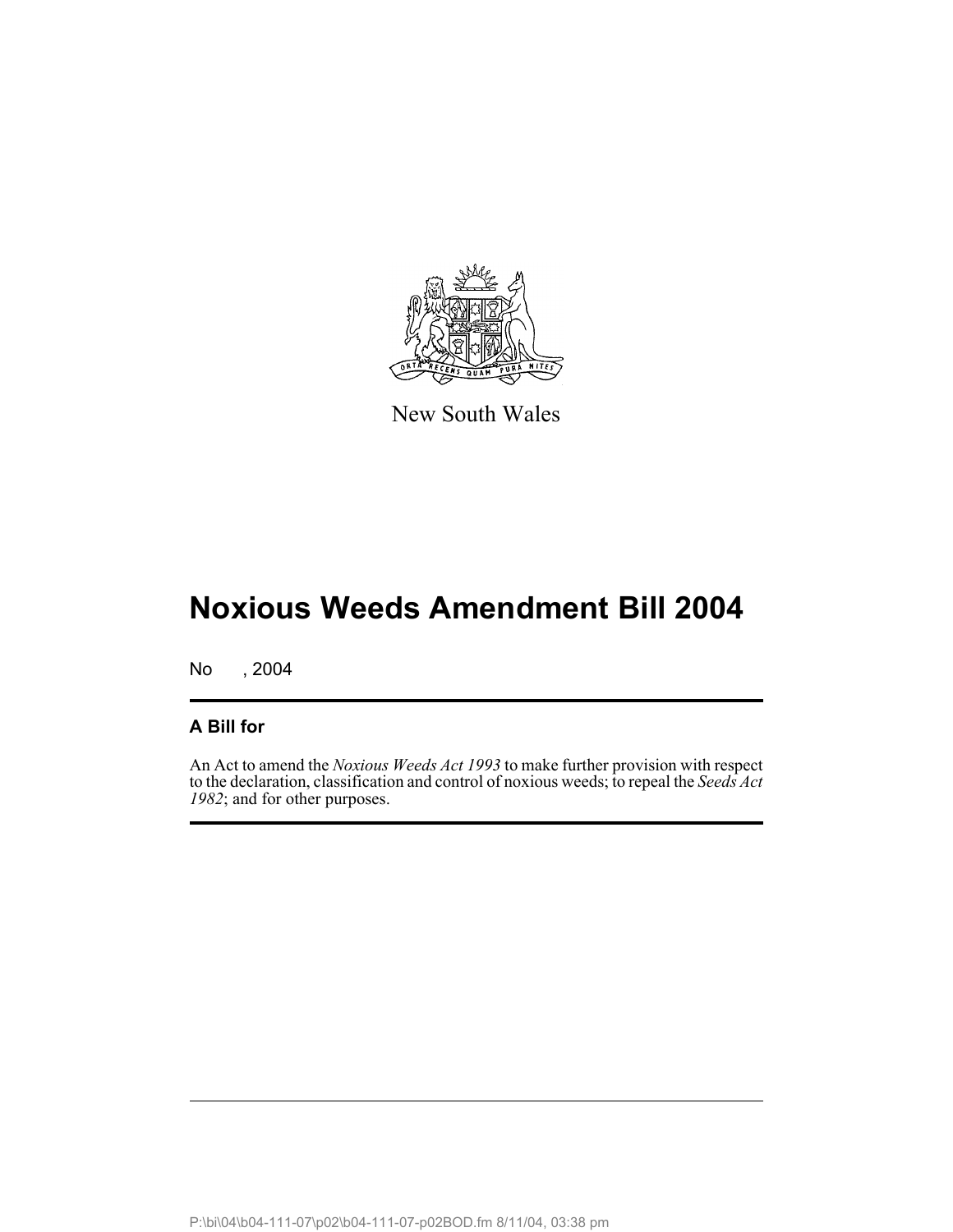|              | The Legislature of New South Wales enacts:                                            | 1              |
|--------------|---------------------------------------------------------------------------------------|----------------|
| 1            | Name of Act                                                                           | $\overline{2}$ |
|              | This Act is the <i>Noxious Weeds Amendment Act 2004</i> .                             | 3              |
| $\mathbf{2}$ | <b>Commencement</b>                                                                   | $\overline{4}$ |
|              | This Act commences on a day or days to be appointed by proclamation.                  | 5              |
| 3            | Amendment of Noxious Weeds Act 1993 No 11                                             | 6              |
|              | The Noxious Weeds Act 1993 is amended as set out in Schedule 1.                       | 7              |
| 4            | Repeal of Seeds Act 1982 No 14 and Seeds Regulation 1994                              | 8              |
|              | The Seeds Act 1982 and the Seeds Regulation 1994 are repealed.                        | 9              |
| 5            | Amendment of Fair Trading Act 1987 No 68                                              | 10             |
|              | The Fair Trading Act 1987 is amended by omitting "Seeds Act 1982"<br>from Schedule 1. | 11<br>12       |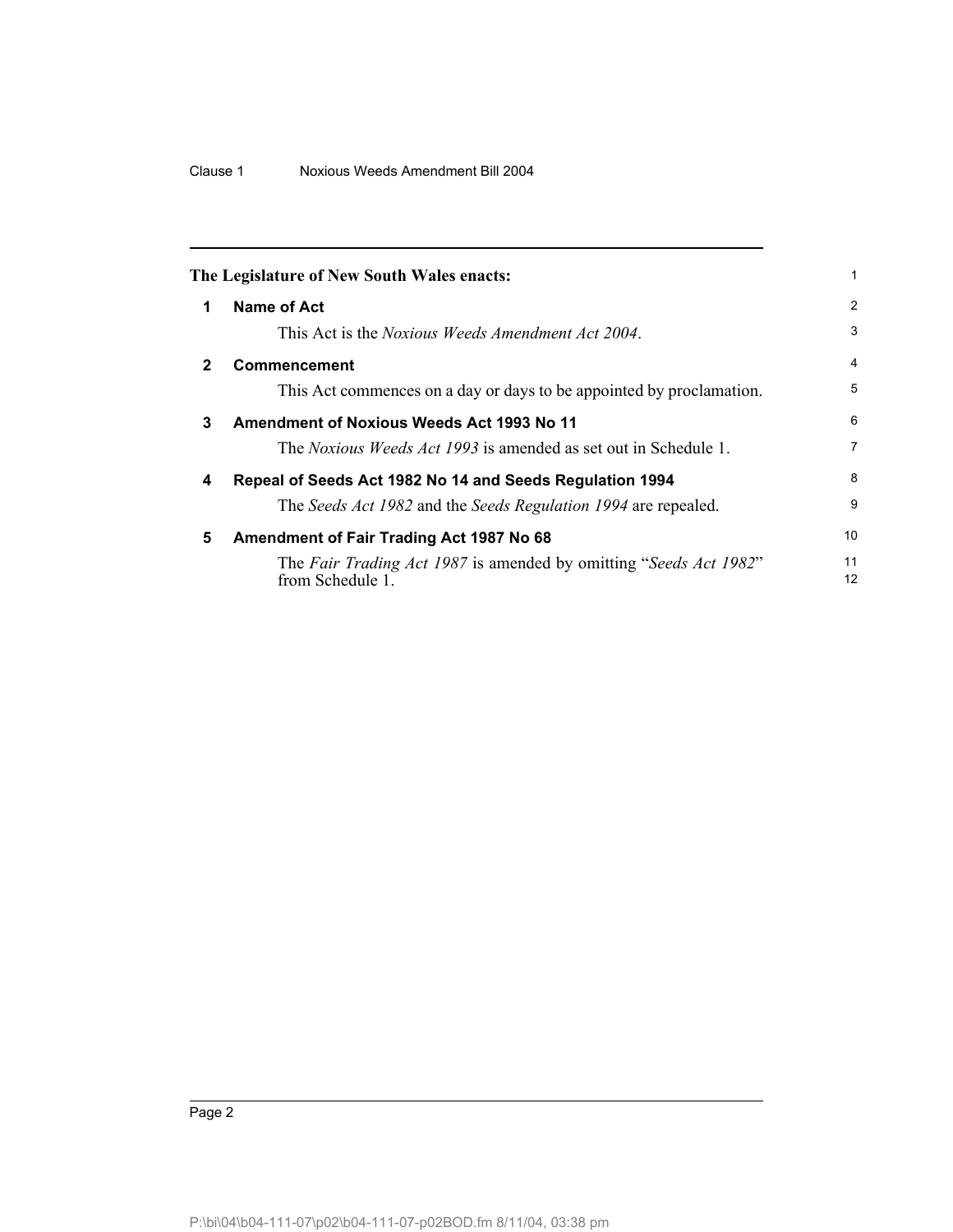|     | <b>Schedule 1</b> |                  |     | <b>Amendments</b>                                                                                                                           | 1           |
|-----|-------------------|------------------|-----|---------------------------------------------------------------------------------------------------------------------------------------------|-------------|
|     |                   |                  |     | (Section 3)                                                                                                                                 | 2           |
| [1] |                   | <b>Section 3</b> |     |                                                                                                                                             | 3           |
|     |                   |                  |     | Omit the section. Insert instead:                                                                                                           | 4           |
|     | 3                 |                  |     | <b>Objects of this Act</b>                                                                                                                  | 5           |
|     |                   |                  |     | The objects of this Act are as follows:                                                                                                     | 6           |
|     |                   |                  | (a) | to reduce the negative impact of weeds on the economy,<br>community and environment of this State by establishing<br>control mechanisms to: | 7<br>8<br>9 |
|     |                   |                  |     | (i)<br>prevent the establishment in this State of significant<br>new weeds, and                                                             | 10<br>11    |
|     |                   |                  |     | restrict the spread in this State of existing significant<br>(ii)<br>weeds, and                                                             | 12<br>13    |
|     |                   |                  |     | reduce the area in this State of existing significant<br>(iii)<br>weeds.                                                                    | 14<br>15    |
|     |                   |                  | (b) | to provide for the monitoring of and reporting on the<br>effectiveness of the management of weeds in this State.                            | 16<br>17    |
| [2] | Part 2            |                  |     |                                                                                                                                             | 18          |
|     |                   |                  |     | Omit the Part. Insert instead:                                                                                                              | 19          |
|     | Part 2            |                  |     | <b>Noxious weeds and control measures</b>                                                                                                   | 20          |
|     | 7                 |                  |     | <b>Weed control orders</b>                                                                                                                  | 21          |
|     |                   | (1)              |     | The Minister may, by order published in the Gazette, make a<br>weed control order for a specified plant.                                    | 22<br>23    |
|     |                   | (2)              |     | A weed control order is to do the following:                                                                                                | 24          |
|     |                   |                  | (a) | declare that the plant is a noxious weed,                                                                                                   | 25          |
|     |                   |                  | (b) | apply a weed control class or classes to the plant,                                                                                         | 26          |
|     |                   |                  | (c) | specify the land (being part or the whole of the State) to<br>which the order applies,                                                      | 27<br>28    |
|     |                   |                  | (d) | specify the control measures that are to be, or may be, used<br>to control the plant in general or particular circumstances,                | 29<br>30    |
|     |                   |                  | (e) | specify the control objectives for the plant,                                                                                               | 31          |
|     |                   |                  | (f) | specify the term of the order (being a period not exceeding<br>5 years).                                                                    | 32<br>33    |
|     |                   |                  |     |                                                                                                                                             |             |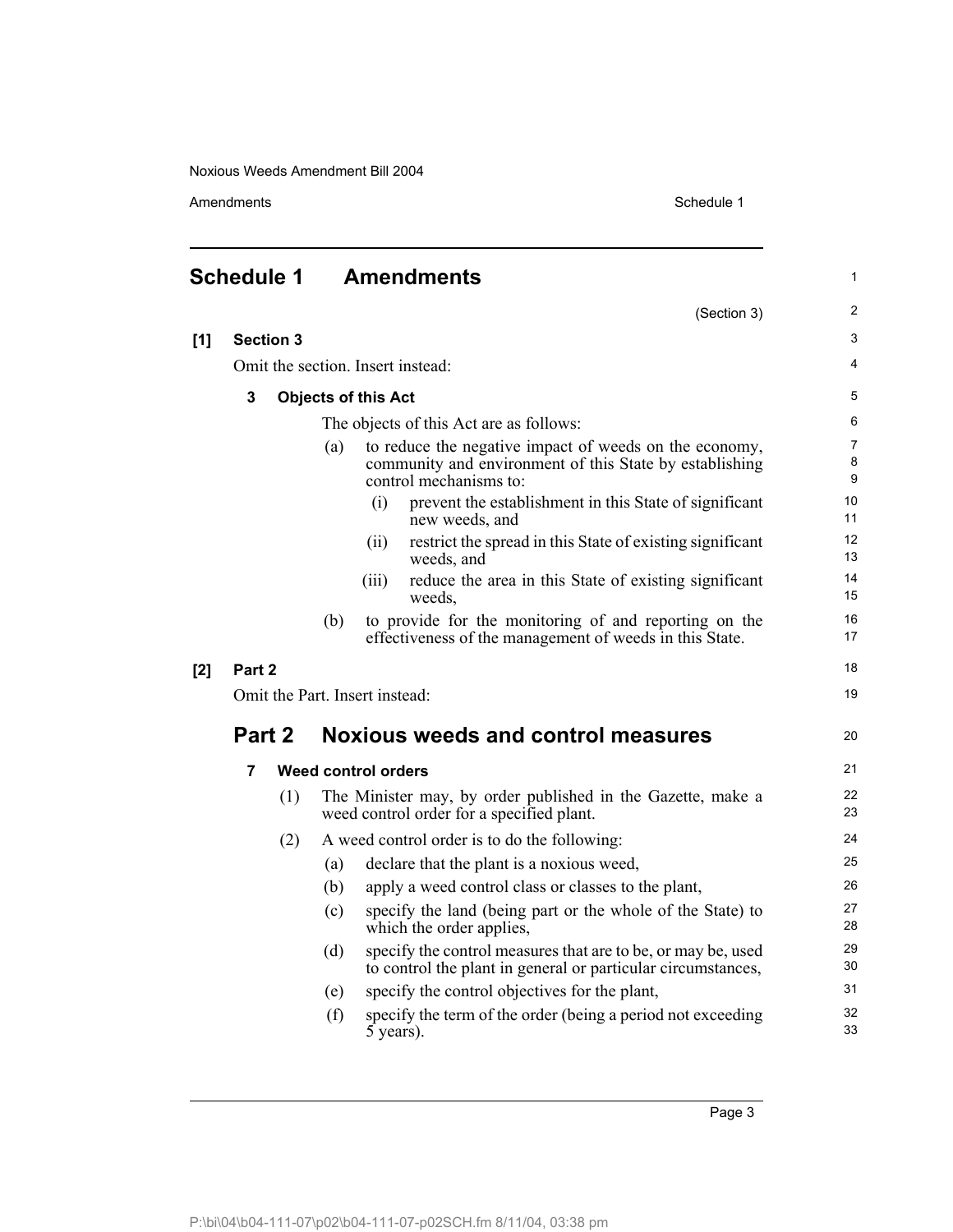|   | (3) | A plant that is the subject of a weed control order is a <i>noxious</i><br>weed for the purposes of this Act.                                                                                                                                               | 1<br>$\overline{2}$           |
|---|-----|-------------------------------------------------------------------------------------------------------------------------------------------------------------------------------------------------------------------------------------------------------------|-------------------------------|
|   | (4) | An order takes effect from the date of its publication in the<br>Gazette or on a later date specified in the order.                                                                                                                                         | 3<br>4                        |
|   | (5) | The Minister may not make an order declaring any plant that is<br>native to the State to be a noxious weed, except with the consent<br>of the Minister administering the National Parks and Wildlife Act<br>1974.                                           | 5<br>6<br>$\overline{7}$<br>8 |
| 8 |     | Weed control classes                                                                                                                                                                                                                                        | 9                             |
|   | (1) | The following weed control classes may be applied to a plant by<br>a weed control order:                                                                                                                                                                    | 10<br>11                      |
|   |     | Class 1, State Prohibited Weeds,<br>(a)                                                                                                                                                                                                                     | 12 <sup>°</sup>               |
|   |     | (b)<br>Class 2, Regionally Prohibited Weeds,                                                                                                                                                                                                                | 13                            |
|   |     | (c)<br>Class 3, Regionally Controlled Weeds,                                                                                                                                                                                                                | 14                            |
|   |     | (d)<br>Class 4, Locally Controlled Weeds,                                                                                                                                                                                                                   | 15                            |
|   |     | Class 5, Restricted Plants.<br>(e)                                                                                                                                                                                                                          | 16                            |
|   | (2) | The characteristics of each class are as follows:                                                                                                                                                                                                           | 17                            |
|   |     | Class 1 noxious weeds are plants that pose a potentially<br>(a)<br>serious threat to primary production or the environment<br>and are not present in the State or are present only to a<br>limited extent.                                                  | 18<br>19<br>20<br>21          |
|   |     | Class 2 noxious weeds are plants that pose a potentially<br>(b)<br>serious threat to primary production or the environment of<br>a region to which the order applies and are not present in<br>the region or are present only to a limited extent.          | 22<br>23<br>24<br>25          |
|   |     | Class 3 noxious weeds are plants that pose a serious threat<br>(c)<br>to primary production or the environment of an area to<br>which the order applies, are not widely distributed in the<br>area and are likely to spread in the area or to another area. | 26<br>27<br>28<br>29          |
|   |     | (d)<br>Class 4 noxious weeds are plants that pose a threat to<br>primary production, the environment or human health, are<br>widely distributed in an area to which the order applies and<br>are likely to spread in the area or to another area.           | 30<br>31<br>32<br>33          |
|   |     | Class 5 noxious weeds are plants that are likely, by their<br>(e)<br>sale or the sale of their seeds or movement within the State<br>or an area of the State, to spread in the State or outside the<br>State.                                               | 34<br>35<br>36<br>37          |
|   | (3) | A noxious weed that is classified as a Class 1, 2 or 5 noxious<br>weed is referred to in this Act as a <i>notifiable weed</i> .                                                                                                                             | 38<br>39                      |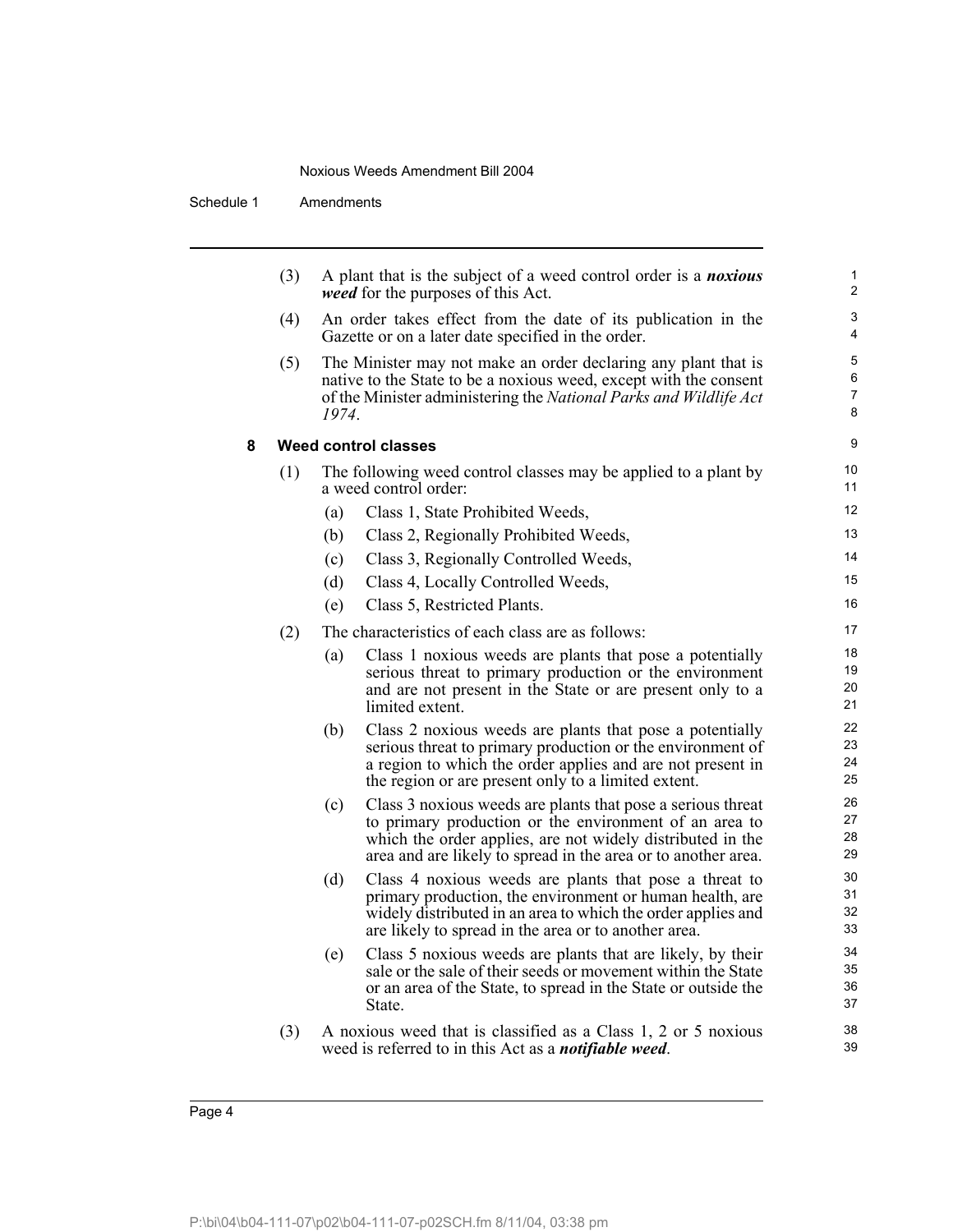| 9  |     | <b>Public consultation procedures</b>                                                                                                                                                                                                                                   | 1                                  |
|----|-----|-------------------------------------------------------------------------------------------------------------------------------------------------------------------------------------------------------------------------------------------------------------------------|------------------------------------|
|    | (1) | Before making a weed control order, the Minister is to cause the<br>proposed order to be subject to public consultation.                                                                                                                                                | $\overline{\mathbf{c}}$<br>3       |
|    | (2) | The public consultation procedure is as follows:                                                                                                                                                                                                                        | 4                                  |
|    |     | notice of the intention to make the order is to be published<br>(a)<br>in a newspaper circulating generally in the area in which<br>the land subject to the proposed order is located, or, if<br>appropriate, in a newspaper circulating throughout the<br>whole State, | 5<br>6<br>$\overline{7}$<br>8<br>9 |
|    |     | the notice is to indicate when and where a copy of the<br>(b)<br>proposed order is to be placed on public exhibition and that<br>submissions may be made about it,                                                                                                      | 10<br>11<br>12                     |
|    |     | the proposed order (and any other information the Minister<br>(c)<br>considers appropriate) is to be publicly exhibited for a<br>period of at least 21 days after the notice is given,                                                                                  | 13<br>14<br>15                     |
|    |     | (d)<br>the Minister is to consider any public submissions on the<br>proposed order.                                                                                                                                                                                     | 16<br>17                           |
|    | (3) | The regulations may make provision for or with respect to the<br>notification and exhibition of proposed weed control orders.                                                                                                                                           | 18<br>19                           |
|    | (4) | Nothing in this section requires the Minister to undertake any<br>further public consultation if a proposed order is changed as a<br>result of the public consultation procedure.                                                                                       | 20<br>21<br>22                     |
| 10 |     | <b>Emergency weed control orders</b>                                                                                                                                                                                                                                    | 23                                 |
|    | (1) | The Minister may, by order published in the Gazette, make an<br>emergency weed control order for a specified plant if of the<br>opinion that the threat posed by the plant requires the order to be<br>made.                                                            | 24<br>25<br>26<br>27               |
|    | (2) | An emergency weed control order is to have a term not exceeding<br>3 months.                                                                                                                                                                                            | 28<br>29                           |
|    | (3) | Section 9 does not apply to an emergency weed control order.                                                                                                                                                                                                            | 30                                 |
|    | (4) | This Act applies to an emergency weed control order in the same<br>way as it applies to a weed control order, except as provided by<br>this Act.                                                                                                                        | 31<br>32<br>33                     |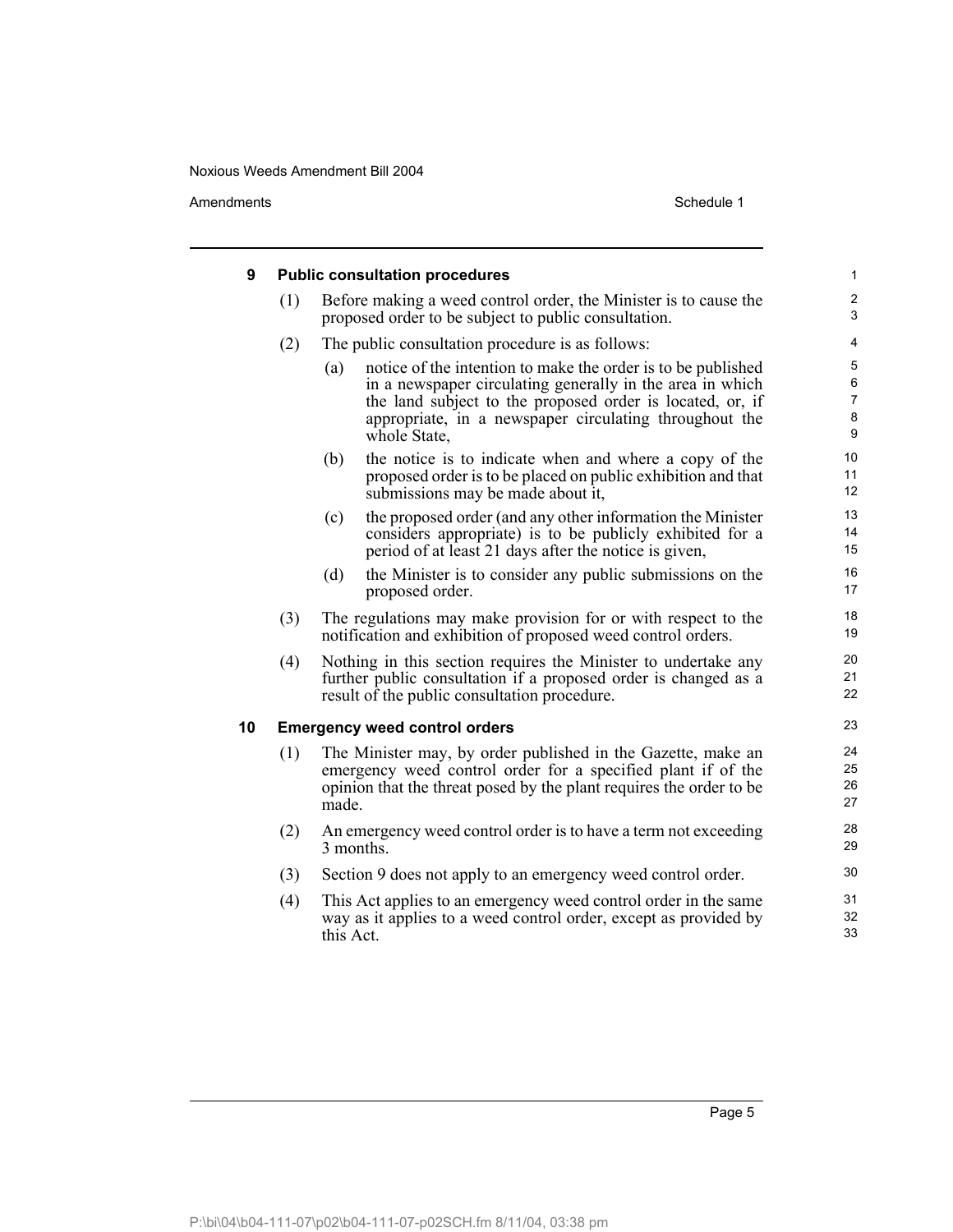| $[3]$ | Sections 12-14 |                                    |                                                                                                                                                                                                                                                                          |                                          |  |  |  |  |
|-------|----------------|------------------------------------|--------------------------------------------------------------------------------------------------------------------------------------------------------------------------------------------------------------------------------------------------------------------------|------------------------------------------|--|--|--|--|
|       |                | Omit the sections. Insert instead: |                                                                                                                                                                                                                                                                          |                                          |  |  |  |  |
|       | 12             |                                    | Private occupiers of land must control noxious weeds on land                                                                                                                                                                                                             | 3                                        |  |  |  |  |
|       |                |                                    | An occupier (other than a public authority or a local control<br>authority) of land to which a weed control order applies must<br>control noxious weeds on the land as required under the order.                                                                         | $\overline{4}$<br>$\mathbf 5$<br>$\,6\,$ |  |  |  |  |
|       |                |                                    | Maximum penalty: 40 penalty units.                                                                                                                                                                                                                                       | $\overline{7}$                           |  |  |  |  |
|       |                |                                    | Note. If an occupier fails to comply with obligations under a weed control<br>order, those obligations may be enforced against the owner of the land<br>as well as the occupier by a weed control notice issued under section 18.                                        | $\bf 8$<br>$\boldsymbol{9}$<br>10        |  |  |  |  |
|       | 13             | land                               | Public authorities' obligations to control noxious weeds on own                                                                                                                                                                                                          | 11<br>12                                 |  |  |  |  |
|       |                | (1)                                | A public authority that is an occupier of land to which a weed<br>control order applies must control noxious weeds on the land as<br>required under the order, to the extent necessary to prevent the<br>weeds from spreading to adjoining land.                         | 13<br>14<br>15<br>16                     |  |  |  |  |
|       |                | (2)                                | A public authority must provide information as to the name and<br>contact details of an occupier of land owned by the public<br>authority to the relevant local control authority, if the land is<br>subject to a weed control order.                                    | 17<br>18<br>19<br>20                     |  |  |  |  |
|       | 14             |                                    | Local control authorities' obligations to control noxious weeds on<br>own land                                                                                                                                                                                           | 21<br>22                                 |  |  |  |  |
|       |                | (1)                                | A local control authority that is an occupier of land subject to a<br>weed control order must control noxious weeds on the land as<br>required under the order.                                                                                                          | 23<br>24<br>25                           |  |  |  |  |
|       |                | (2)                                | A local control authority must control noxious weeds on any road<br>(other than a freeway, tollway or State work within the meaning<br>of the Roads Act 1993) in the local area of the authority that is<br>subject to a weed control order as required under the order. | 26<br>27<br>28<br>29                     |  |  |  |  |
|       |                | (3)                                | The obligation to control noxious weeds on a road is a joint<br>obligation with any occupier required to control the weeds under<br>section 17 or 17B.                                                                                                                   | 30<br>31<br>32                           |  |  |  |  |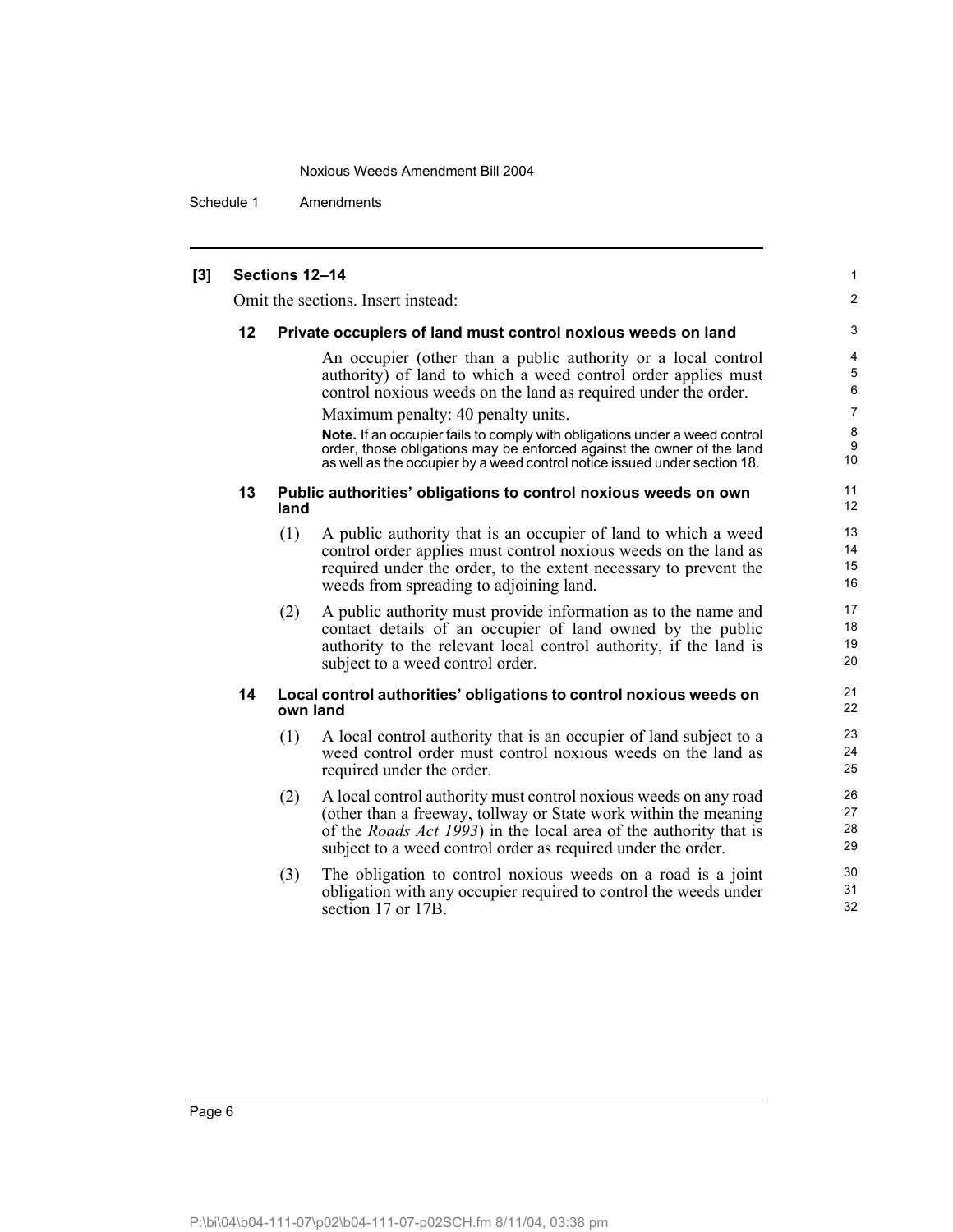|     | Amendments      |     |     | Schedule 1                                                                                                                                                                                                                                                                                                                                                                                                                                                   |
|-----|-----------------|-----|-----|--------------------------------------------------------------------------------------------------------------------------------------------------------------------------------------------------------------------------------------------------------------------------------------------------------------------------------------------------------------------------------------------------------------------------------------------------------------|
| [4] | Sections 17-18A |     |     |                                                                                                                                                                                                                                                                                                                                                                                                                                                              |
|     |                 |     |     | Omit sections 17 and 18. Insert instead:                                                                                                                                                                                                                                                                                                                                                                                                                     |
|     | 17              |     |     | Obligations to control noxious weeds on roads                                                                                                                                                                                                                                                                                                                                                                                                                |
|     |                 | (1) | on: | An obligation imposed under this Act on an occupier of land to<br>control noxious weeds on that land also extends to noxious weeds                                                                                                                                                                                                                                                                                                                           |
|     |                 |     | (a) | any part of a road that intersects the land, not being part of<br>the road that is fenced on both sides, and                                                                                                                                                                                                                                                                                                                                                 |
|     |                 |     | (b) | the half of the width of any part of a road that forms part of<br>the boundary of the land, not being a part of the road that<br>is fenced on both sides, and                                                                                                                                                                                                                                                                                                |
|     |                 |     | (c) | any part of a road that forms part of the boundary of the<br>land, being a part of the road that is not fenced on the side<br>forming part of the boundary but is fenced on the other<br>side.                                                                                                                                                                                                                                                               |
|     |                 | (2) |     | An occupier may enter a road at all reasonable times for the<br>purpose of complying with this section.                                                                                                                                                                                                                                                                                                                                                      |
|     |                 | (3) |     | In this section, <i>road</i> does not include a State highway, freeway,<br>tollway or State work within the meaning of the <i>Roads Act 1993</i> .                                                                                                                                                                                                                                                                                                           |
|     |                 | (4) |     | This section does not apply to a road referred to in section 17B.                                                                                                                                                                                                                                                                                                                                                                                            |
|     | 17A             |     |     | <b>Obligations to control aquatic weeds</b>                                                                                                                                                                                                                                                                                                                                                                                                                  |
|     |                 | (1) |     | If the land of an occupier is situated on opposite sides of a<br>watercourse, river or inland water (tidal or non-tidal), an<br>obligation under this Act for the occupier to control noxious<br>weeds on that land also extends to noxious weeds located on the<br>land between those sides.                                                                                                                                                                |
|     |                 | (2) |     | If a watercourse, river or inland water (tidal or non-tidal) is<br>situated between land occupied by different occupiers, an<br>obligation under this Act for each occupier to control noxious<br>weeds extends to weeds located on the land between the<br>boundary of the land and any "give and take" fence erected to<br>define the boundary of the land or, if there is no such fence, to the<br>middle line of the watercourse, river or inland water. |
|     |                 | (3) |     | An occupier may enter a watercourse, river or inland water for<br>the purpose of complying with this section.                                                                                                                                                                                                                                                                                                                                                |
|     |                 | (4) |     | A local control authority may exempt the whole or part of a<br>watercourse, river or inland water in its local area from the<br>operation of subsection $(1)$ or $(2)$ , or both, if, in its opinion, the                                                                                                                                                                                                                                                    |

Page 7

1 2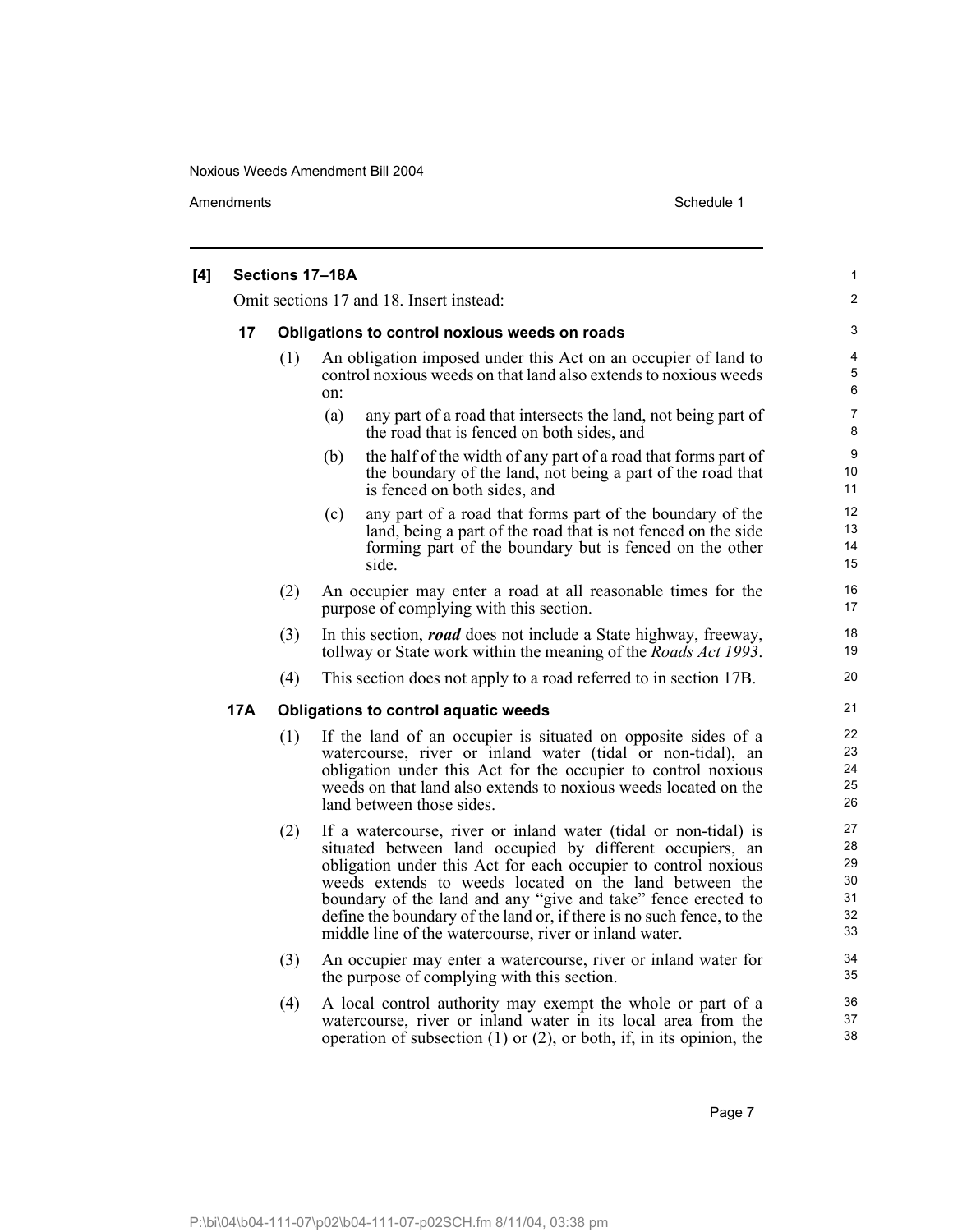Schedule 1 Amendments

depth or width of the watercourse, river or inland water is such that, in the circumstances, it would be unreasonable to apply the provisions concerned.

- (5) The Director-General may, by order published in the Gazette, exempt an occupier, a noxious weed or the whole or part of a watercourse, river or inland water, from the operation of subsection  $(1)$  or  $(2)$ , or both.
- (6) The Minister may, in a weed control order, exempt an occupier, a noxious weed or the whole or part of a watercourse, river or inland water, from the operation of subsection (1) or (2), or both.
- (7) A local control authority is to be responsible for the control of noxious weeds located on a watercourse, river or inland water in its local area if, because of an exemption under this section, subsection  $(1)$  or  $(2)$ , or both, do not apply to the control of those weeds.

**Note.** Under section 69, a local control authority may enter into agreements with another person or body to exercise functions of the authority under this Act.

(8) This section does not apply to land referred to in section 17B.

#### **17B Obligations to control noxious weeds in irrigation areas**

- (1) An obligation imposed under this Act on an occupier of land within an irrigation area to control noxious weeds on that land also extends to noxious weeds on:
	- (a) any part of a public road, a public reserve or public channel land that intersects the occupier's land, or forms part of its boundary and is within 20 metres from the boundary of the land, and
	- (b) any part of a watercourse, river or inland water (tidal or non-tidal) situated on the land.
- (2) If a public road, a public reserve or public channel land less than 40 metres wide is situated between land within an irrigation area occupied by different occupiers, the requirement for each occupier to control noxious weeds extends to noxious weeds located on that part of the road, reserve or channel land that is located between the boundary of the occupier's land and the middle line of the road, reserve or channel land.
- (3) An occupier may enter a public road, a public reserve or public channel land at all reasonable times for the purpose of complying with this section.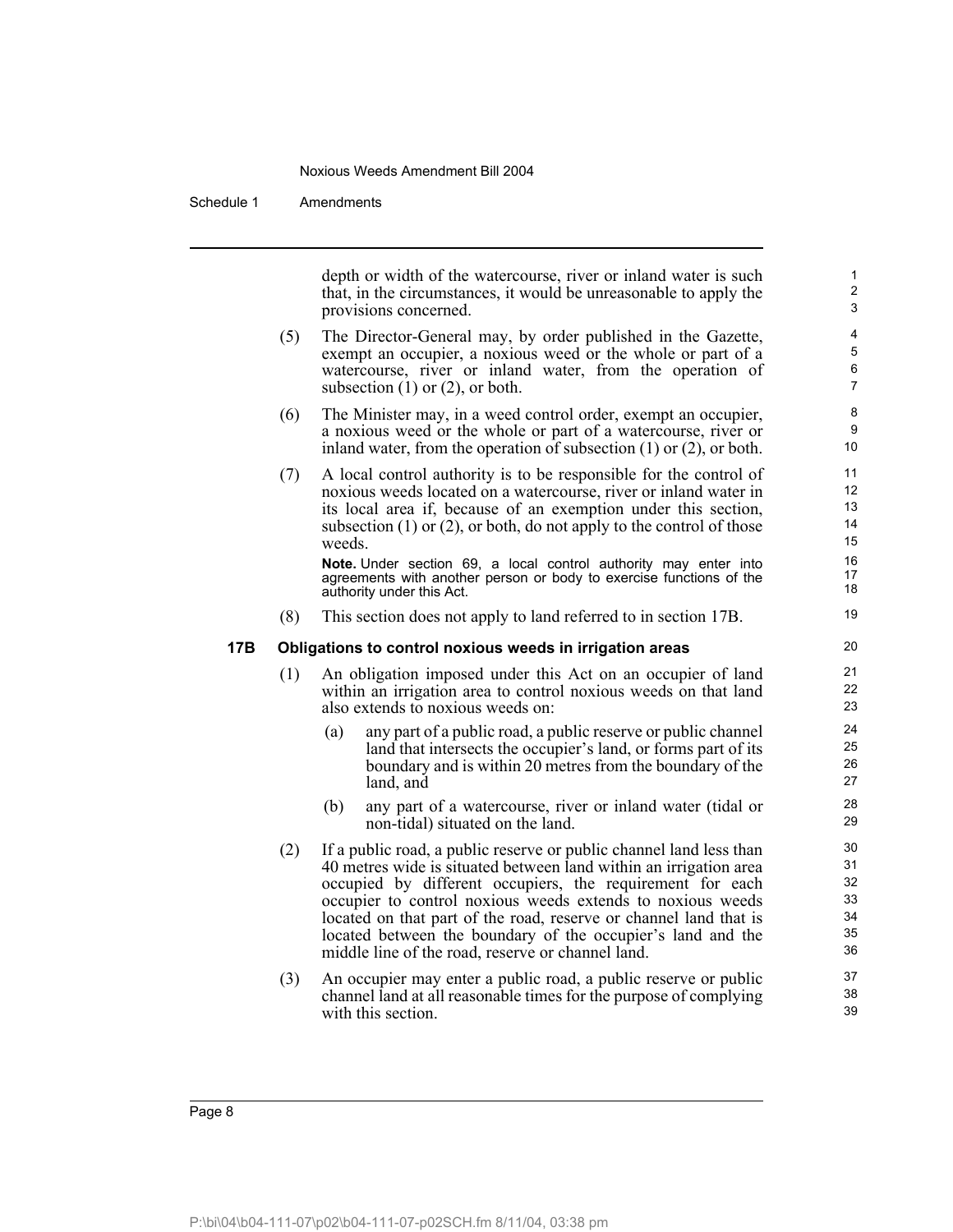|     | (4)                                                                                                                                                               | In this section, <i>road</i> does not include a State highway, freeway,<br>tollway or State work within the meaning of the <i>Roads Act 1993</i> .                                                                                                                             | 1<br>$\overline{2}$                 |
|-----|-------------------------------------------------------------------------------------------------------------------------------------------------------------------|--------------------------------------------------------------------------------------------------------------------------------------------------------------------------------------------------------------------------------------------------------------------------------|-------------------------------------|
| 18  | Local control authority may require owners or occupiers of land<br>(other than public authorities or other local control authorities) to<br>control noxious weeds | 3<br>4<br>5                                                                                                                                                                                                                                                                    |                                     |
|     | (1)                                                                                                                                                               | A local control authority may, by notice (a weed control notice)<br>given to an owner or occupier of land, require the owner or<br>occupier to carry out any of the occupier's obligations to control<br>noxious weeds on that land as required under a weed control<br>order. | 6<br>$\overline{7}$<br>8<br>9<br>10 |
|     | (2)                                                                                                                                                               | The notice may specify the time (not being less than 14 days)<br>within which action is to be taken.                                                                                                                                                                           | 11<br>12                            |
|     | (3)                                                                                                                                                               | A notice (an <i>emergency weed control notice</i> ) may require<br>compliance within a shorter time (not being less than 24 hours) if<br>the notice relates to obligations under an emergency weed control<br>order.                                                           | 13<br>14<br>15<br>16                |
|     | (4)                                                                                                                                                               | The local control authority may give a weed control notice only<br>if satisfied that an occupier has failed to carry out any of his or<br>her obligations under this Act to control noxious weeds.                                                                             | 17<br>18<br>19                      |
|     | (5)                                                                                                                                                               | A local control authority may by notice revoke or amend a weed<br>control notice given by the authority.                                                                                                                                                                       | 20<br>21                            |
|     | (6)                                                                                                                                                               | A local control authority may not give a weed control notice to a<br>public authority or another local control authority.                                                                                                                                                      | 22<br>23                            |
|     | (7)                                                                                                                                                               | An owner of land who is not the occupier of the land may, at all<br>reasonable times, and after giving reasonable notice to the<br>occupier, enter the land for the purpose of complying with a weed<br>control notice.                                                        | 24<br>25<br>26<br>27                |
| 18A |                                                                                                                                                                   | Prior notice of weed control notice                                                                                                                                                                                                                                            | 28                                  |
|     | (1)                                                                                                                                                               | A local control authority must give prior notice of a proposed<br>weed control notice (other than an emergency weed control<br>notice) to the owner or occupier to whom it is to be given.                                                                                     | 29<br>30<br>31                      |
|     | (2)                                                                                                                                                               | The notice procedure is as follows:                                                                                                                                                                                                                                            | 32                                  |
|     |                                                                                                                                                                   | the local control authority must give notice to the owner or<br>(a)<br>occupier of the terms of the proposed notice and the period<br>within which action must be taken,                                                                                                       | 33<br>34<br>35                      |
|     |                                                                                                                                                                   | the notice must specify a period (being not less than 7<br>(b)<br>days) within which submissions about the proposed notice<br>may be made to the local control authority,                                                                                                      | 36<br>37<br>38                      |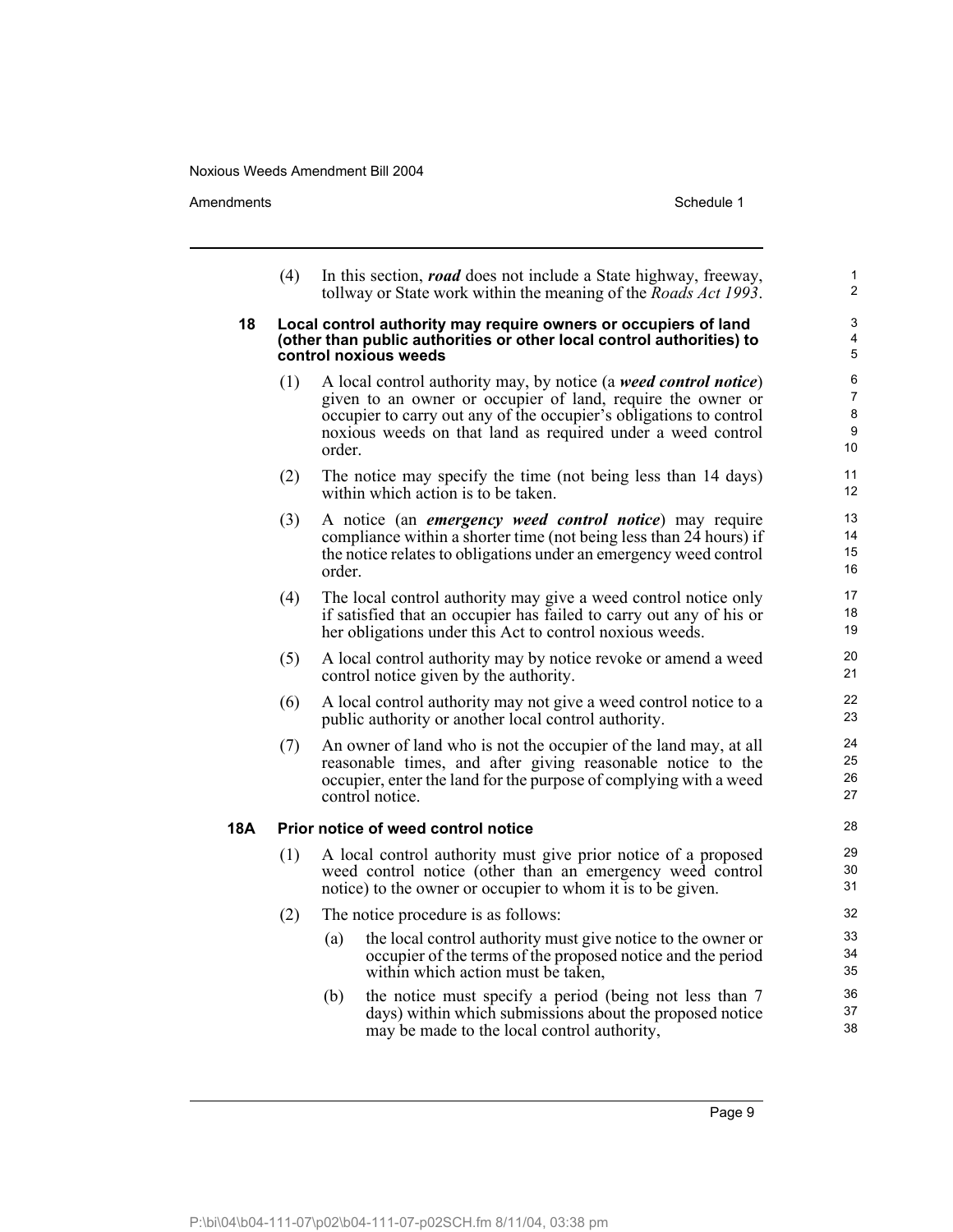Schedule 1 Amendments

|     |                   |     | (c)<br>the local control authority must consider any submissions<br>made by or on behalf of an owner or occupier,                                                                                                                                                                           | $\mathbf{1}$<br>$\overline{2}$               |
|-----|-------------------|-----|---------------------------------------------------------------------------------------------------------------------------------------------------------------------------------------------------------------------------------------------------------------------------------------------|----------------------------------------------|
|     |                   |     | (d)<br>the local control authority must determine whether to<br>proceed with the proposed notice and, if proceeding,<br>whether to change its terms.                                                                                                                                        | $\mathbf{3}$<br>$\overline{\mathbf{4}}$<br>5 |
|     |                   | (3) | A local control authority must, if practicable, give prior oral or<br>written notice of an emergency weed control notice to the owner<br>or occupier to whom it is to be given.                                                                                                             | $\,6$<br>$\overline{7}$<br>8                 |
| [5] |                   |     | Section 19 Owners and occupiers must comply with weed control<br>notices by local control authority                                                                                                                                                                                         | 9<br>10                                      |
|     |                   |     | Insert "owner or" before "occupier" wherever occurring.                                                                                                                                                                                                                                     | 11                                           |
| [6] | <b>Section 20</b> |     |                                                                                                                                                                                                                                                                                             | 12                                           |
|     |                   |     | Omit the section. Insert instead:                                                                                                                                                                                                                                                           | 13                                           |
|     | 20                |     | Noxious weed control by local control authority after notice not<br>complied with                                                                                                                                                                                                           | 14<br>15                                     |
|     |                   | (1) | A local control authority may control noxious weeds on land<br>subject to a weed control order if the owner or occupier fails, or<br>a predecessor in title to the owner or occupier has failed, to<br>comply with a weed control notice given in accordance with<br>sections 18 and 18A.   | 16<br>17<br>18<br>19<br>20                   |
|     |                   | (2) | Persons authorised in writing by a local control authority may<br>control noxious weeds on behalf of the local control authority<br>under this section and may enter premises for that purpose.<br>Note. See Division 1 of Part 5 (sections 41-55) for provisions about<br>powers of entry. | 21<br>22<br>23<br>24<br>25                   |
|     |                   | (3) | A local control authority must give not less than 24 hours' notice<br>of any proposed control of noxious weeds under this section to<br>the owner or occupier of the land concerned, except where an<br>emergency weed control notice has been given.                                       | 26<br>27<br>28<br>29                         |
|     |                   | (4) | If an emergency weed control notice has been given, a local<br>control authority must, if practicable, give prior oral or written<br>notice to the owner or occupier of the land concerned of any<br>proposed control of noxious weeds under this section.                                  | 30<br>31<br>32<br>33                         |

**[6] Section 20**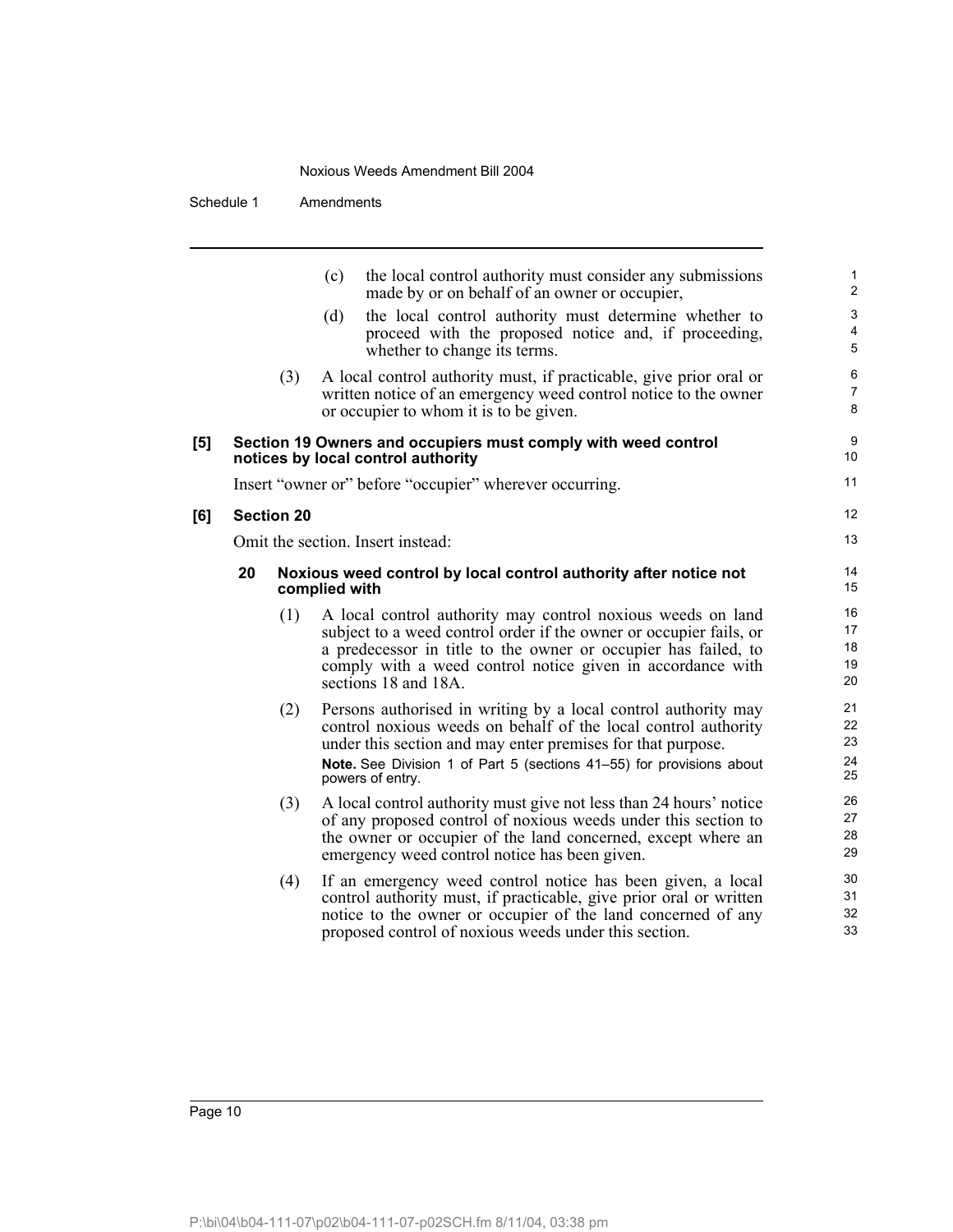| [7] |    | Sections 22-26 |                                                                                                                                                                                                                                                                                                                                                                        | 1                                                                   |
|-----|----|----------------|------------------------------------------------------------------------------------------------------------------------------------------------------------------------------------------------------------------------------------------------------------------------------------------------------------------------------------------------------------------------|---------------------------------------------------------------------|
|     |    |                | Omit the sections. Insert instead:                                                                                                                                                                                                                                                                                                                                     | 2                                                                   |
|     | 22 |                | Minister may require public authorities and local control<br>authorities to control noxious weeds                                                                                                                                                                                                                                                                      | $\mathsf 3$<br>4                                                    |
|     |    | (1)            | The Minister may, by notice (a <i>weed control notice</i> ) given to a<br>public authority that is an occupier of land or a local control<br>authority that is an owner or occupier of land, require the<br>authority to carry out any of the obligations to control noxious<br>weeds on that land as required under a weed control order that<br>applies to the land. | 5<br>$\,6\,$<br>$\overline{7}$<br>$\bf 8$<br>$\boldsymbol{9}$<br>10 |
|     |    | (2)            | The notice may specify the time (not being less than 14 days)<br>within which action is to be taken.                                                                                                                                                                                                                                                                   | 11<br>12                                                            |
|     |    | (3)            | A notice (an <i>emergency weed control notice</i> ) may require<br>compliance within a shorter time (not being less than 24 hours) if<br>the notice relates to obligations under an emergency weed control<br>order.                                                                                                                                                   | 13<br>14<br>15<br>16                                                |
|     |    | (4)            | The Minister may give a weed control notice only if satisfied that<br>a public authority or local control authority, or an occupier of<br>land owned by a local control authority, has failed to carry out<br>any of the authority's or occupier's obligations under this Act to<br>control noxious weeds.                                                             | 17<br>18<br>19<br>20<br>21                                          |
|     |    | (5)            | Before giving a weed control notice (other than an emergency<br>weed control notice) to a public authority or local control<br>authority, the Minister must consult with the authority as to the<br>giving of the notice and its contents.                                                                                                                             | 22<br>23<br>24<br>25                                                |
|     |    | (6)            | The Minister may by notice revoke or amend a weed control<br>notice given by the Minister.                                                                                                                                                                                                                                                                             | 26<br>27                                                            |
|     |    | (7)            | A public authority or a local control authority must comply with<br>a weed control notice given to the authority by the Minister.                                                                                                                                                                                                                                      | 28<br>29                                                            |
|     | 23 |                | Noxious weed control by Minister after notice not complied with                                                                                                                                                                                                                                                                                                        | 30                                                                  |
|     |    | (1)            | The Minister may control noxious weeds on land subject to a<br>weed control order and occupied by a public authority or owned<br>or occupied by a local control authority if the authority fails, or a<br>predecessor in title to the authority has failed, to comply with a<br>weed control notice given in accordance with section 22.                               | 31<br>32<br>33<br>34<br>35                                          |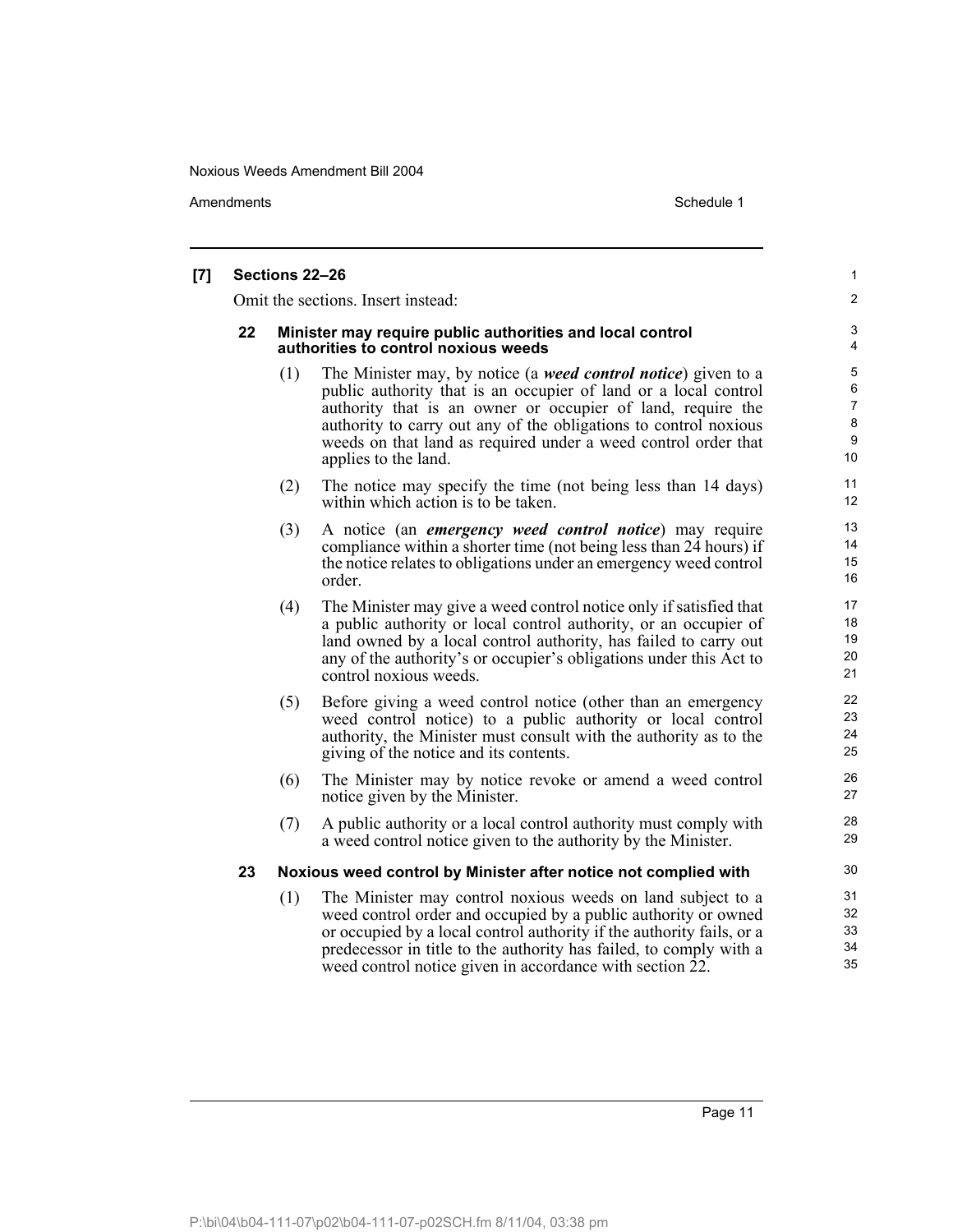Schedule 1 Amendments

|    | (2)       | purpose.   | Authorised officers may control noxious weeds on behalf of the<br>Minister under this section and may enter premises for that                                                                                                                                                                      | 1<br>$\overline{2}$<br>3          |
|----|-----------|------------|----------------------------------------------------------------------------------------------------------------------------------------------------------------------------------------------------------------------------------------------------------------------------------------------------|-----------------------------------|
|    |           |            | Note. See Division 1 of Part 5 (sections 41-55) for provisions about<br>powers of entry.                                                                                                                                                                                                           | 4<br>5                            |
|    | (3)       |            | Before controlling noxious weeds on land occupied by a public<br>authority, the Minister must obtain the approval of the Premier.                                                                                                                                                                  | 6<br>$\overline{7}$               |
|    | (4)       |            | The Minister must give not less than 24 hours' notice of any<br>proposed control of noxious weeds under this section to the<br>public authority or local control authority concerned, except<br>where an emergency weed control notice has been given.                                             | 8<br>9<br>10 <sup>1</sup><br>11   |
|    | (5)       |            | If an emergency weed control notice has been given, the Minister<br>must, if practicable, give prior oral or written notice of any<br>proposed control of noxious weeds under this section to the<br>public authority or local control authority concerned.                                        | 12 <sup>2</sup><br>13<br>14<br>15 |
| 24 | authority |            | Appointment of weed control administrator for local control                                                                                                                                                                                                                                        | 16<br>17                          |
|    | (1)       |            | The Minister may, by notice given to a local control authority,<br>direct the authority to comply with or carry out or give effect to<br>provisions of this Act within the period specified in the notice.                                                                                         | 18<br>19<br>20                    |
|    | (2)       |            | Before giving a direction to a local control authority, the Minister<br>must consult with the authority as to the giving of the direction<br>and its contents.                                                                                                                                     | 21<br>22<br>23                    |
|    | (3)       |            | The Minister may, with the approval of the Minister<br>administering the <i>Local Government Act 1993</i> , by order<br>published in the Gazette, appoint a person as a weed control<br>administrator for a local control authority specified in the order<br>for the term specified in the order. | 24<br>25<br>26<br>27<br>28        |
|    | (4)       |            | The Minister may make an order if:                                                                                                                                                                                                                                                                 | 29                                |
|    |           | (a)        | a local control authority fails to comply with a direction<br>under this section, or                                                                                                                                                                                                               | 30<br>31                          |
|    |           | (b)        | the Minister is of the opinion that the local control<br>authority has failed to comply with or carry into effect or<br>enforce provisions of this Act.                                                                                                                                            | 32<br>33<br>34                    |
|    | (5)       | functions: | A weed control administrator may exercise the following                                                                                                                                                                                                                                            | 35<br>36                          |
|    |           | (a)        | any or all of the functions of the local control authority<br>under this Act, as specified in the order,                                                                                                                                                                                           | 37<br>38                          |
|    |           | (b)        | any necessary ancillary functions of the authority.                                                                                                                                                                                                                                                | 39                                |
|    |           |            |                                                                                                                                                                                                                                                                                                    |                                   |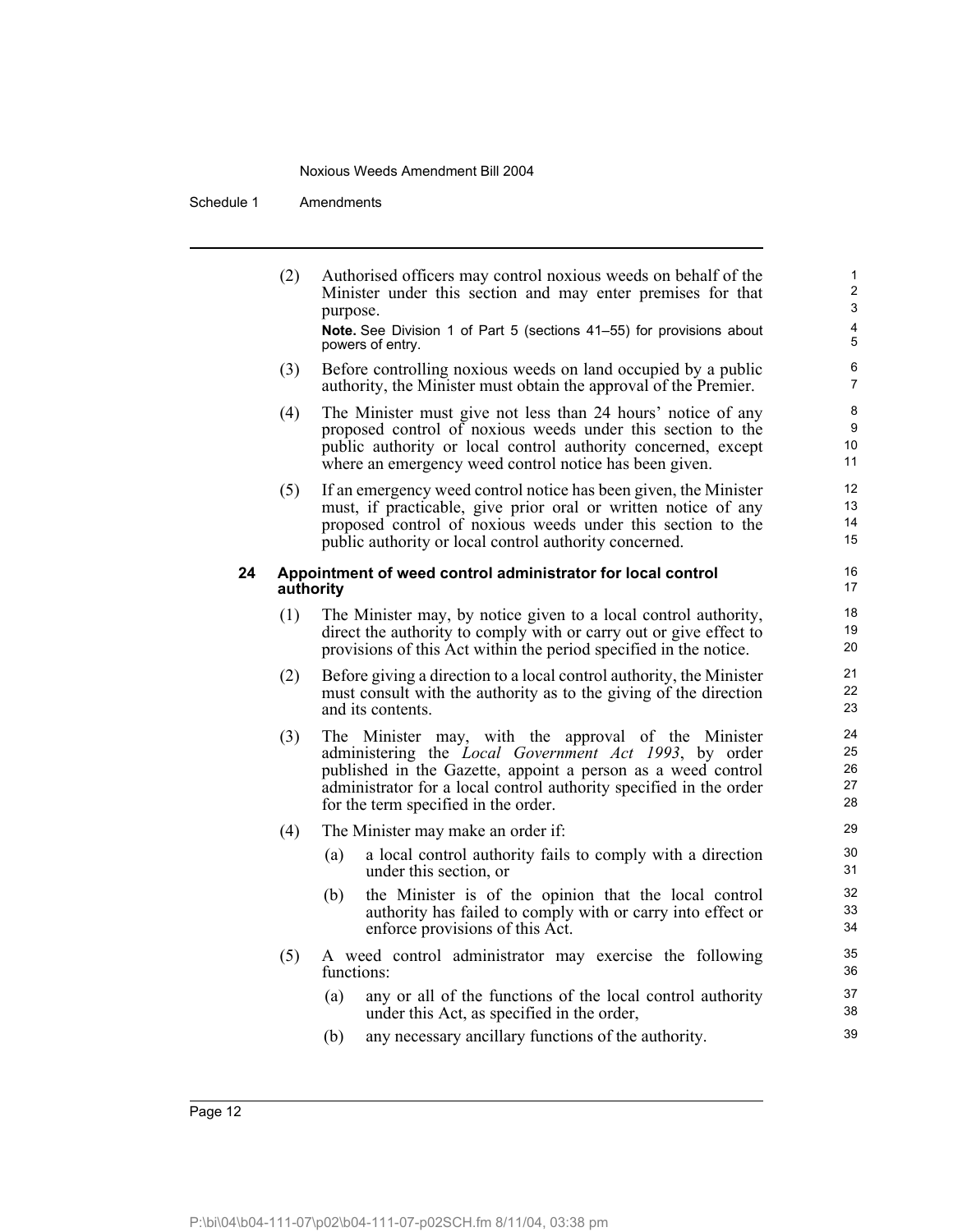|    | (6) | The remuneration of a weed control administrator, and other<br>costs and expenses of the administrator in exercising functions as<br>an administrator, are payable from the consolidated fund of the<br>local control authority concerned with the approval of the<br>Minister administering the Local Government Act 1993.                                                                  | $\mathbf{1}$<br>$\overline{c}$<br>3<br>4<br>5 |
|----|-----|----------------------------------------------------------------------------------------------------------------------------------------------------------------------------------------------------------------------------------------------------------------------------------------------------------------------------------------------------------------------------------------------|-----------------------------------------------|
|    | (7) | Without limiting any other powers of authorised officers under<br>this Act, an authorised officer may exercise functions under<br>Division 1 of Part 5 for the purposes of determining whether there<br>are grounds for giving a direction under this section and<br>ascertaining whether any such direction has been complied with.                                                         | 6<br>$\overline{7}$<br>8<br>9<br>10           |
| 25 |     | Appeals against weed control notices issued by local control<br>authorities                                                                                                                                                                                                                                                                                                                  | 11<br>12                                      |
|    | (1) | An owner or occupier of land may appeal to the Land and<br>Environment Court against a weed control notice given to the<br>owner or occupier by a local control authority.                                                                                                                                                                                                                   | 13<br>14<br>15                                |
|    | (2) | An appeal must be made within the period (not being less than 7<br>days) specified in the notice or, if no period is so specified, within<br>28 days after the notice is given.                                                                                                                                                                                                              | 16<br>17<br>18                                |
|    | (3) | On hearing the appeal, the Court may:                                                                                                                                                                                                                                                                                                                                                        | 19                                            |
|    |     | amend or revoke the weed control notice, or<br>(a)                                                                                                                                                                                                                                                                                                                                           | 20                                            |
|    |     | confirm the notice.<br>(b)                                                                                                                                                                                                                                                                                                                                                                   | 21                                            |
|    | (4) | If an appeal is duly made to the Court against a notice, the<br>operation of the notice is suspended pending the final<br>determination of the appeal, unless the Court orders that the<br>notice continues to have effect.                                                                                                                                                                  | 22<br>23<br>24<br>25                          |
| 26 |     | <b>Expenses</b>                                                                                                                                                                                                                                                                                                                                                                              | 26                                            |
|    | (1) | <b>Liability for expenses</b>                                                                                                                                                                                                                                                                                                                                                                | 27                                            |
|    |     | Any reasonable expense incurred by or on behalf of the Minister<br>or a local control authority in ascertaining whether a weed control<br>notice has been complied with, and in taking action if it is not<br>being complied with (including charges for any inspection of<br>land), is payable by the person required to comply with the<br>notice, on demand by the Minister or authority. | 28<br>29<br>30<br>31<br>32<br>33              |
|    | (2) | Liability of local control authorities                                                                                                                                                                                                                                                                                                                                                       | 34                                            |
|    |     | Any reasonable expense incurred by or on behalf of the Minister<br>in ascertaining whether a direction given to a local control<br>authority has been complied with (including charges for any<br>inspection of land), is payable by the local control authority, on<br>demand by the Minister.                                                                                              | 35<br>36<br>37<br>38<br>39                    |
|    |     |                                                                                                                                                                                                                                                                                                                                                                                              |                                               |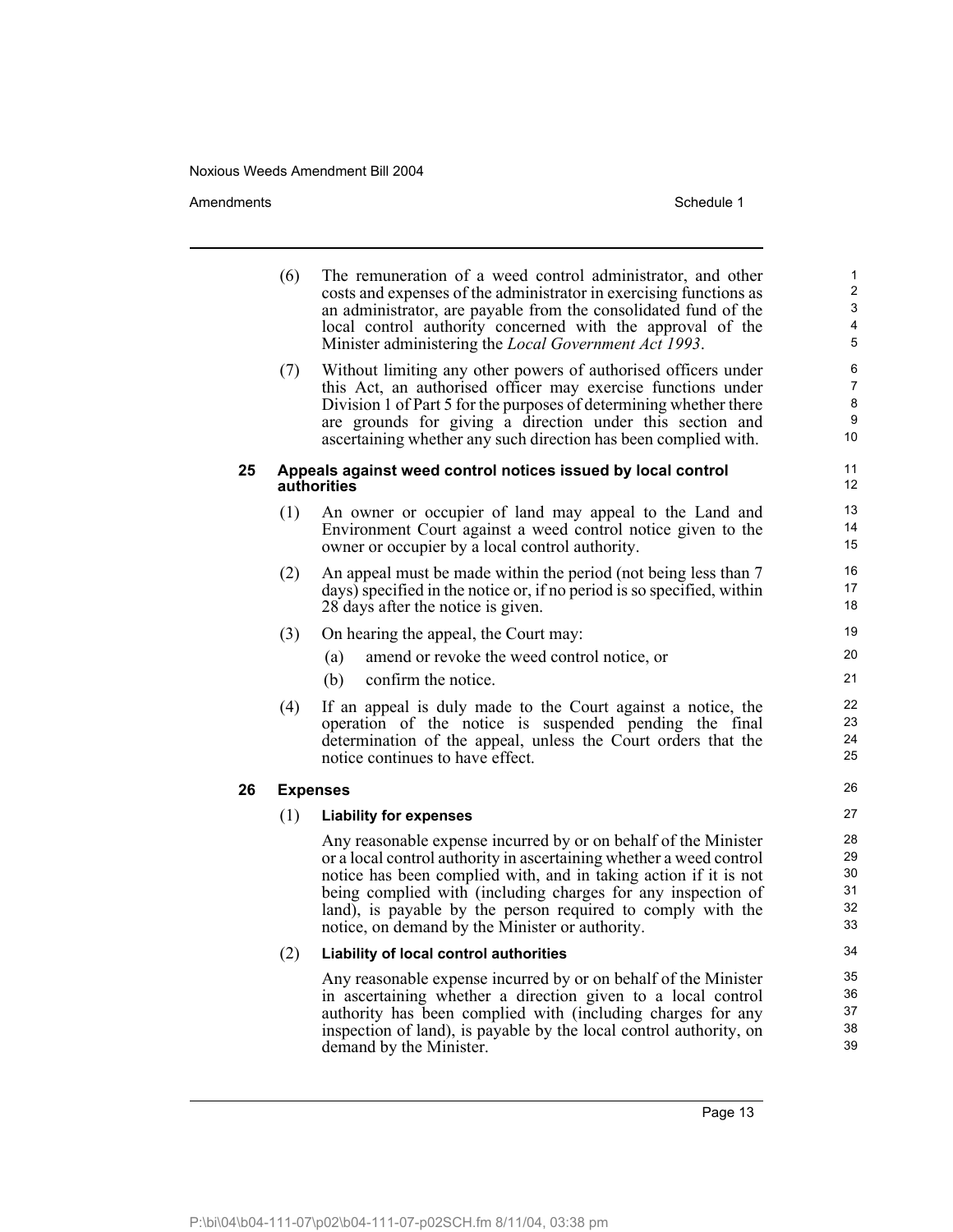|        | (3)               |                 | <b>Recovery of expenses</b>                                                                                                                                                                                                                                                                                                                                            | $\mathbf{1}$                              |
|--------|-------------------|-----------------|------------------------------------------------------------------------------------------------------------------------------------------------------------------------------------------------------------------------------------------------------------------------------------------------------------------------------------------------------------------------|-------------------------------------------|
|        |                   |                 | The amount of any expenses due and payable may be recovered<br>by the Minister or the local control authority as a debt in a court<br>of competent jurisdiction.                                                                                                                                                                                                       | $\overline{c}$<br>3<br>4                  |
|        | (4)               | <b>Interest</b> |                                                                                                                                                                                                                                                                                                                                                                        | 5                                         |
|        |                   |                 | Interest on the amount of any unpaid expense, charged at the rate<br>currently prescribed by the Supreme Court rules in respect of<br>unpaid judgment debts, may be recovered by the Minister or local<br>control authority from the person liable to comply with the weed<br>control notice or direction concerned as a debt in a court of<br>competent jurisdiction. | 6<br>$\overline{7}$<br>8<br>9<br>10<br>11 |
| [8]    |                   |                 | Section 27 Notice of control of prohibited plants                                                                                                                                                                                                                                                                                                                      | 12                                        |
|        |                   |                 | Omit "Agriculture" from section 27 (1). Insert instead "Primary Industries".                                                                                                                                                                                                                                                                                           | 13                                        |
| [9]    | prohibited        |                 | Section 29 Sale of soil, turf or fodder from land with notifiable weeds                                                                                                                                                                                                                                                                                                | 14<br>15                                  |
|        |                   |                 | Omit "or turf". Insert instead ", turf or fodder".                                                                                                                                                                                                                                                                                                                     | 16                                        |
| $[10]$ |                   |                 | Section 31 Agricultural machines-spread of noxious weeds into NSW                                                                                                                                                                                                                                                                                                      | 17                                        |
|        |                   |                 | Omit "inspected and" from section 31 (3) (b) wherever occurring.                                                                                                                                                                                                                                                                                                       | 18                                        |
| $[11]$ | <b>Section 33</b> |                 |                                                                                                                                                                                                                                                                                                                                                                        | 19                                        |
|        |                   |                 | Omit the section. Insert instead:                                                                                                                                                                                                                                                                                                                                      | 20                                        |
|        | 33                |                 | Minister's noxious weed control functions                                                                                                                                                                                                                                                                                                                              | 21                                        |
|        |                   |                 | The Minister has the following noxious weed control functions:                                                                                                                                                                                                                                                                                                         | 22                                        |
|        |                   | (a)             | responsibility for the control of noxious weeds in the State,                                                                                                                                                                                                                                                                                                          | 23                                        |
|        |                   | (b)             | the declaration and classification of noxious weeds,                                                                                                                                                                                                                                                                                                                   | 24                                        |
|        |                   | (c)             | the control of noxious weeds, if authorised to do so under<br>this Act or if the Minister thinks it appropriate to do so in<br>the circumstances,                                                                                                                                                                                                                      | 25<br>26<br>27                            |
|        |                   | (d)             | the making of grants of money, out of money appropriated<br>by Parliament, to assist public authorities, local control<br>authorities and trustees of commons or reserves in carrying<br>out their obligations under this Act or to further the objects<br>of this Act,                                                                                                | 28<br>29<br>30<br>31<br>32                |
|        |                   | (e)             | any other functions that are conferred or imposed on the<br>Minister by or under this Act.                                                                                                                                                                                                                                                                             | 33<br>34                                  |
|        |                   |                 |                                                                                                                                                                                                                                                                                                                                                                        |                                           |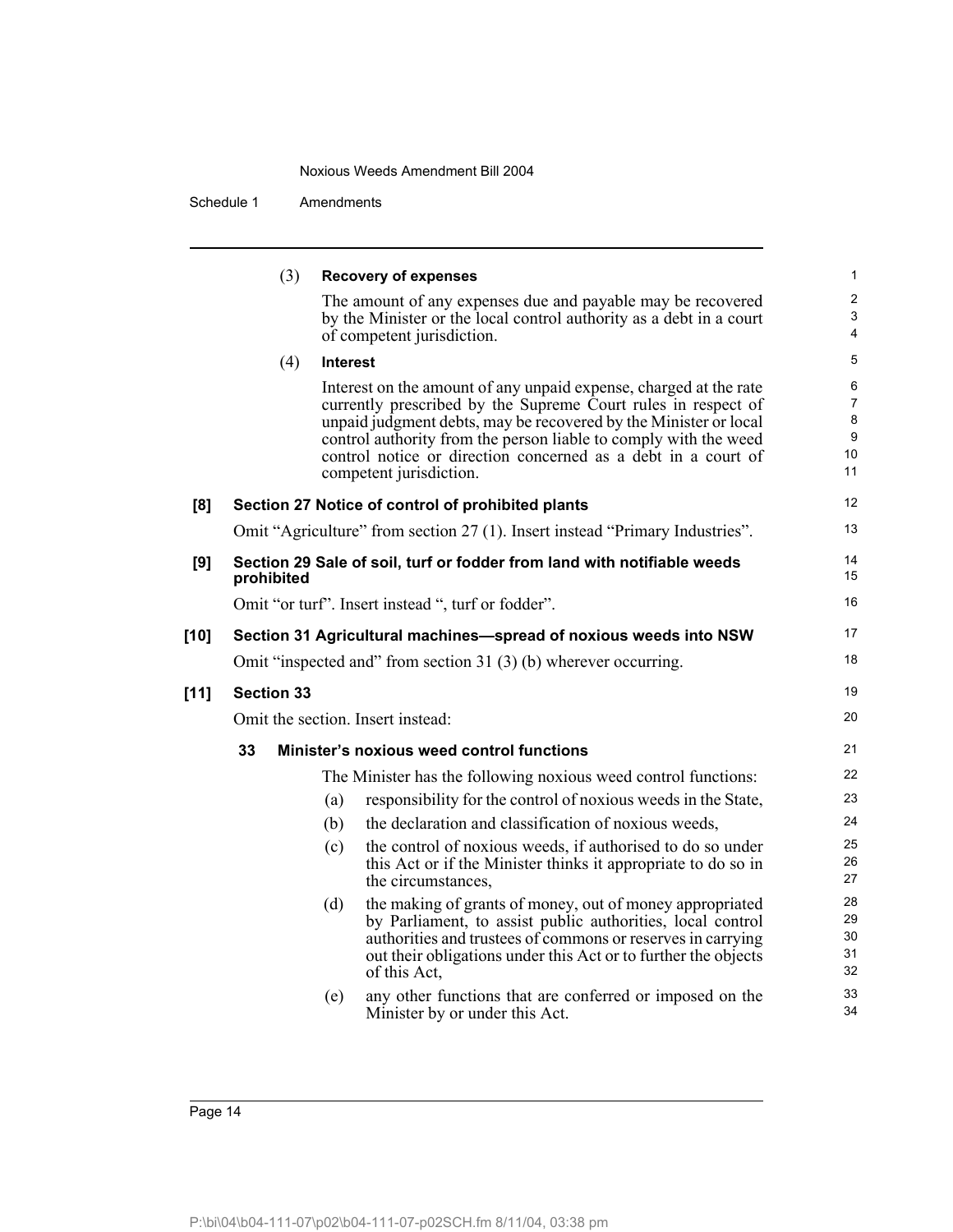| $[12]$ | things                                                           |                   |                         | Section 34 Minister may permit growing of noxious weeds and other                                                                                                                                                      | 1<br>$\overline{c}$  |
|--------|------------------------------------------------------------------|-------------------|-------------------------|------------------------------------------------------------------------------------------------------------------------------------------------------------------------------------------------------------------------|----------------------|
|        |                                                                  |                   |                         | Omit "or turf" from section 34 (2). Insert instead ", turf or fodder".                                                                                                                                                 | 3                    |
| $[13]$ |                                                                  |                   |                         | Section 34A Minister may declare quarantine area                                                                                                                                                                       | 4                    |
|        | Omit "spread" wherever occurring in section 34A (1) and (4) (f). |                   |                         |                                                                                                                                                                                                                        |                      |
|        |                                                                  |                   |                         | Insert instead "dispersal".                                                                                                                                                                                            | 6                    |
| $[14]$ |                                                                  |                   | Section 34A (1) and (3) |                                                                                                                                                                                                                        | 7                    |
|        |                                                                  |                   |                         | Omit "W1 or W2" wherever occurring. Insert instead "Class 1 or 2".                                                                                                                                                     | 8                    |
| $[15]$ |                                                                  | <b>Section 36</b> |                         |                                                                                                                                                                                                                        | 9                    |
|        | Omit the section. Insert instead:                                |                   |                         |                                                                                                                                                                                                                        |                      |
|        | 36                                                               |                   |                         | Noxious weed control functions of local control authorities                                                                                                                                                            | 11                   |
|        |                                                                  |                   |                         | A local control authority has the following noxious weed control<br>functions in relation to the area for which it is the local control<br>authority (the <i>local area</i> ):                                         | 12<br>13<br>14       |
|        |                                                                  |                   | (a)                     | responsibility for the control of noxious weeds by<br>occupiers of land (other than public authorities or local<br>control authorities),                                                                               | 15<br>16<br>17       |
|        |                                                                  |                   | (b)                     | control of noxious weeds on land owned or occupied by<br>the local control authority and on certain roads and<br>watercourses, rivers or inland waters as provided by this<br>Act,                                     | 18<br>19<br>20<br>21 |
|        |                                                                  |                   | (c)                     | to ensure, so far as practicable, that owners and occupiers<br>of land (other than public authorities or other local control<br>authorities) carry out obligations to control noxious weeds<br>imposed under this Act, | 22<br>23<br>24<br>25 |
|        |                                                                  |                   | (d)                     | to develop, implement, co-ordinate and review noxious<br>weed control policies and noxious weed control programs,                                                                                                      | 26<br>27             |
|        |                                                                  |                   | (e)                     | inspection of land within the local area in connection with<br>its noxious weed control functions,                                                                                                                     | 28<br>29             |
|        |                                                                  |                   | (f)                     | to report, at the request of the Minister, on the carrying out<br>of the local control authority's functions under this Act,                                                                                           | 30<br>31             |
|        |                                                                  |                   | (g)                     | to co-operate with local control authorities of adjoining<br>areas to control noxious weeds, where appropriate,                                                                                                        | 32<br>33             |
|        |                                                                  |                   | (h)                     | any other functions that are conferred or imposed on the<br>local control authority by or under this Act.                                                                                                              | 34<br>35             |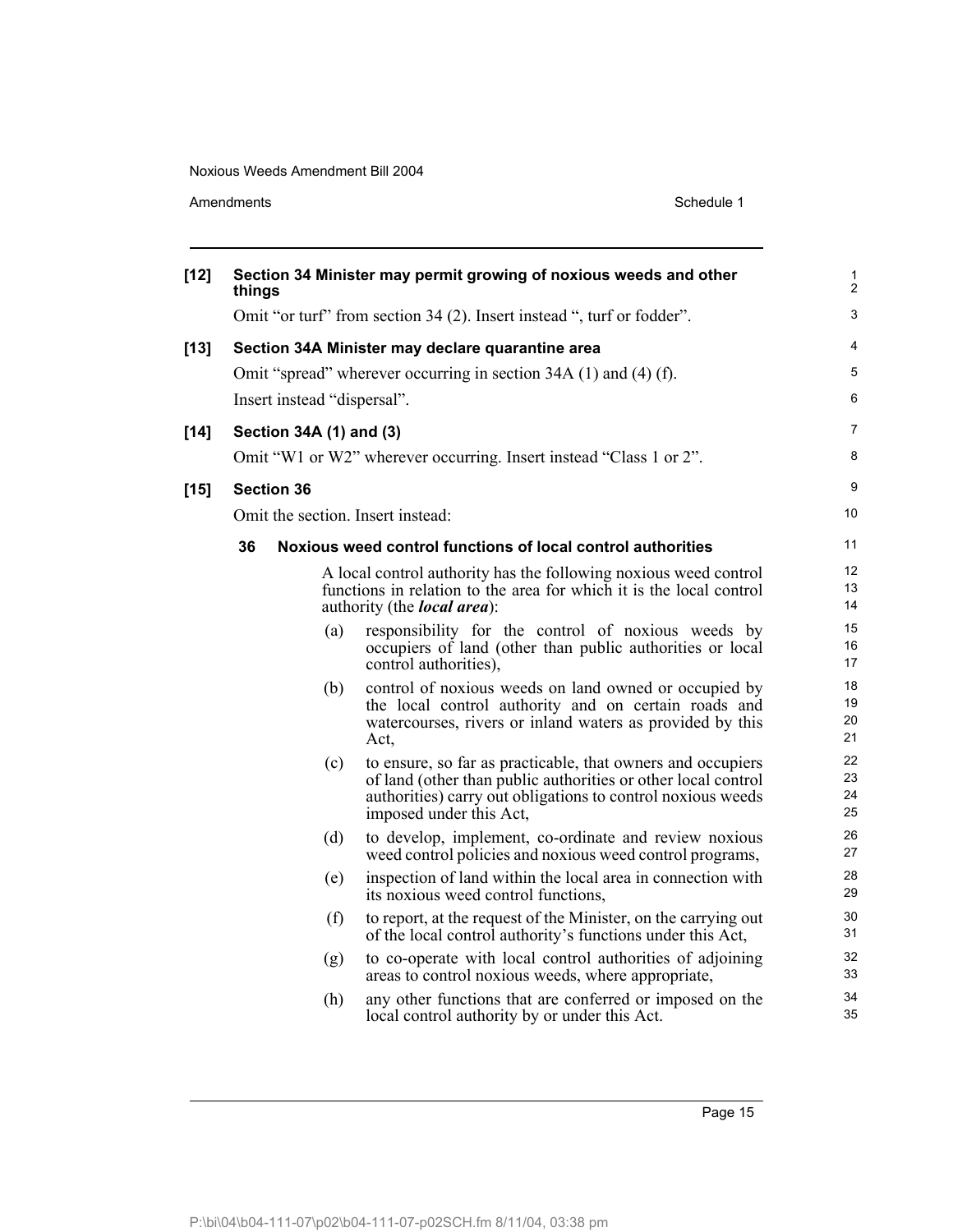| $[16]$ |                                   |                                                         |                    | Section 36A Temporary restrictions during noxious weed control                                                                                                                                                                                                                  | 1                          |
|--------|-----------------------------------|---------------------------------------------------------|--------------------|---------------------------------------------------------------------------------------------------------------------------------------------------------------------------------------------------------------------------------------------------------------------------------|----------------------------|
|        |                                   |                                                         |                    | Insert "owner or" before "occupier" in section 36A (2).                                                                                                                                                                                                                         | $\overline{c}$             |
| $[17]$ |                                   | <b>Section 37</b>                                       |                    |                                                                                                                                                                                                                                                                                 | 3                          |
|        | Omit the section. Insert instead: |                                                         |                    |                                                                                                                                                                                                                                                                                 | 4                          |
|        | 37                                | Record keeping obligations of local control authorities |                    |                                                                                                                                                                                                                                                                                 | 5                          |
|        |                                   | (1)                                                     |                    | A local control authority must monitor the presence of noxious<br>weeds in its local area and keep records of the following matters:                                                                                                                                            | 6<br>7                     |
|        |                                   |                                                         | (a)                | the presence and distribution of noxious weeds in the local<br>area.                                                                                                                                                                                                            | 8<br>9                     |
|        |                                   |                                                         | (b)                | the implementation of the authority's weed control policy<br>and weed control programs,                                                                                                                                                                                         | 10<br>11                   |
|        |                                   |                                                         | (c)                | any other matters prescribed by the regulations.                                                                                                                                                                                                                                | 12                         |
|        |                                   | (2)                                                     |                    | A local control authority must, if required to do so by the<br>Director-General, report to the Director-General on the presence<br>and distribution of noxious weeds in the local area and on its<br>weed control policy and weed control programs and their<br>implementation. | 13<br>14<br>15<br>16<br>17 |
| $[18]$ |                                   |                                                         | Sections 39 and 40 |                                                                                                                                                                                                                                                                                 | 18                         |
|        |                                   |                                                         |                    | Omit the sections. Insert instead:                                                                                                                                                                                                                                              | 19                         |
|        | 39                                |                                                         |                    | <b>Noxious weed control functions of inspectors</b>                                                                                                                                                                                                                             | 20                         |
|        |                                   |                                                         |                    | An inspector has the following noxious weed control functions in<br>relation to the local area of the local control authority that<br>appointed the inspector:                                                                                                                  | 21<br>22<br>23             |
|        |                                   |                                                         | (a)                | to inspect land and any other premises for the presence of<br>noxious weed material,                                                                                                                                                                                            | 24<br>25                   |
|        |                                   |                                                         | (b)                | to advise as to the presence of noxious weed material and<br>as to the means of controlling those weeds,                                                                                                                                                                        | 26<br>27                   |
|        |                                   |                                                         | (c)                | to report to the local control authority on noxious weeds<br>and noxious weed control,                                                                                                                                                                                          | 28<br>29                   |
|        |                                   |                                                         | (d)                | any other functions that are conferred or imposed on<br>inspectors by or under this Act or by the local control<br>authority.                                                                                                                                                   | 30<br>31<br>32             |
|        | 40                                |                                                         |                    | Further powers in relation to notifiable weed material                                                                                                                                                                                                                          | 33                         |
|        |                                   |                                                         |                    | An inspector who has reasonable cause to suspect that notifiable<br>weed material of a weed that is a notifiable weed in any part of<br>the State is or may be present in an agricultural machine may                                                                           | 34<br>35<br>36             |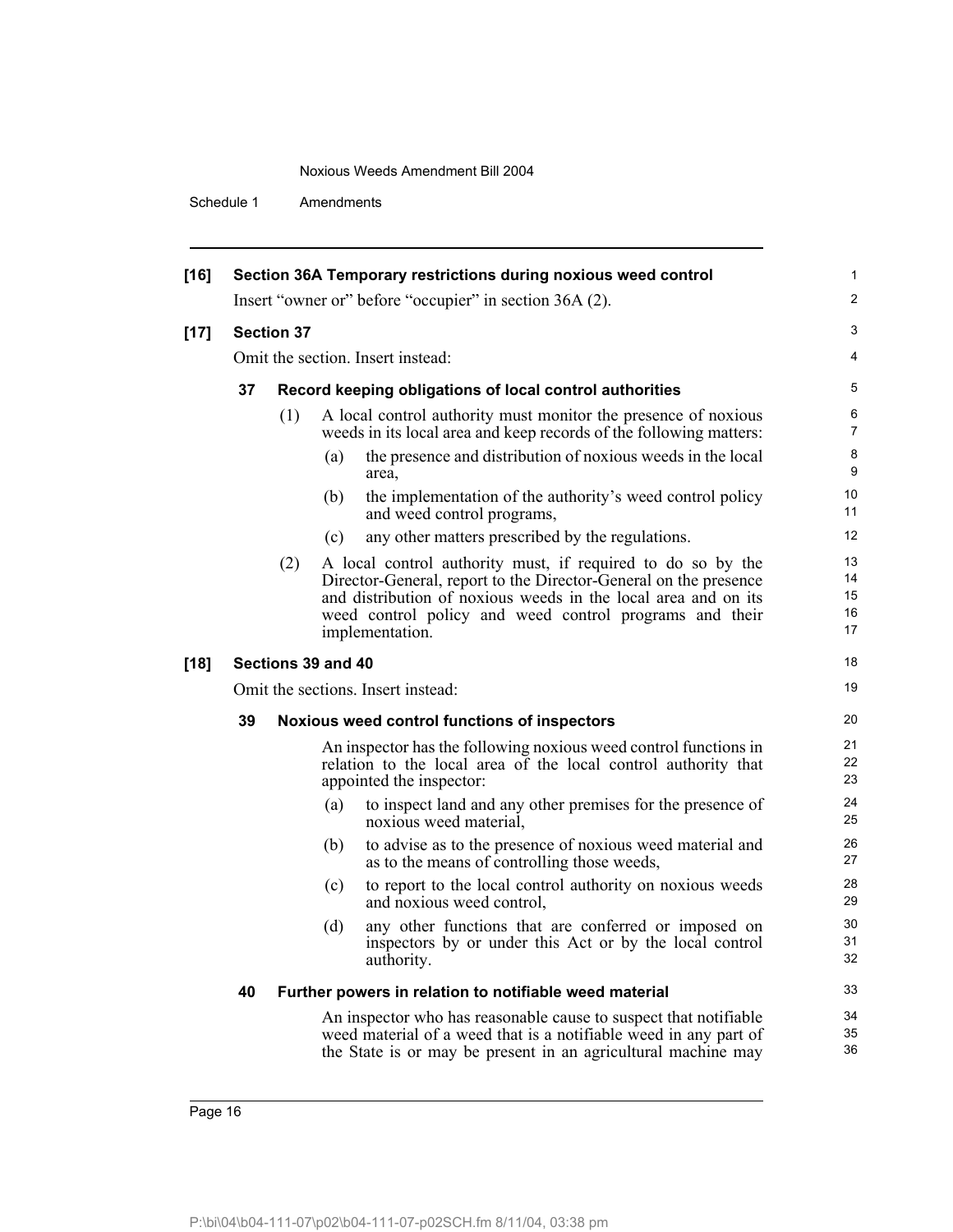|        | Schedule 1<br>Amendments |                                                                                                                                                                                                                                                                                                                                                                           |                                  |
|--------|--------------------------|---------------------------------------------------------------------------------------------------------------------------------------------------------------------------------------------------------------------------------------------------------------------------------------------------------------------------------------------------------------------------|----------------------------------|
|        |                          | require the person apparently in charge of the machine to treat the<br>machine immediately, in the manner specified by the inspector,<br>to remove any such weed material.                                                                                                                                                                                                | 1<br>$\overline{c}$<br>3         |
| $[19]$ |                          | Section 44 Inspections and investigations                                                                                                                                                                                                                                                                                                                                 | $\overline{4}$                   |
|        |                          | Insert "or vegetable or other matter containing noxious weed material" after<br>"material" in section 44 (h).                                                                                                                                                                                                                                                             | 5<br>6                           |
| [20]   |                          | <b>Section 45 Notice of entry</b>                                                                                                                                                                                                                                                                                                                                         | $\overline{7}$                   |
|        |                          | Insert "or within a period" after "day" in section 45 (1).                                                                                                                                                                                                                                                                                                                | 8                                |
| $[21]$ |                          | <b>Section 50 Certificates of authority</b>                                                                                                                                                                                                                                                                                                                               | 9                                |
|        |                          | Omit section 50 (2) (f). Insert instead:                                                                                                                                                                                                                                                                                                                                  | 10                               |
|        |                          | bears the signature of the Director-General or the General<br>(f)<br>Manager of a local control authority.                                                                                                                                                                                                                                                                | 11<br>12                         |
| $[22]$ |                          | Section 60 Expenses to be charged on land                                                                                                                                                                                                                                                                                                                                 | 13                               |
|        |                          | Insert "owner or" before "occupier" in section 60 (1).                                                                                                                                                                                                                                                                                                                    | 14                               |
| $[23]$ |                          | Section 65 Disputes between Minister and public authority                                                                                                                                                                                                                                                                                                                 | 15                               |
|        |                          | Omit section 65 (1). Insert instead:                                                                                                                                                                                                                                                                                                                                      | 16                               |
|        | (1)                      | If a dispute arises between the Minister and the Minister<br>responsible for a public authority or a local control authority in<br>connection with a weed control notice given to the authority, or a<br>direction given to a local control authority, by the Minister under<br>this Act, a party to the dispute may submit the dispute to the<br>Premier for settlement. | 17<br>18<br>19<br>20<br>21<br>22 |
| $[24]$ |                          | <b>Section 66 Delegation by Minister</b>                                                                                                                                                                                                                                                                                                                                  | 23                               |
|        |                          | Omit "sections 22 and 24". Insert instead "sections 22, 23 and 24".                                                                                                                                                                                                                                                                                                       | 24                               |
| $[25]$ | <b>Section 69</b>        |                                                                                                                                                                                                                                                                                                                                                                           | 25                               |
|        |                          | Omit the section. Insert instead:                                                                                                                                                                                                                                                                                                                                         | 26                               |
|        | 69                       | Arrangements by local control authorities                                                                                                                                                                                                                                                                                                                                 | 27                               |
|        |                          | A local control authority may enter into agreements or other<br>arrangements with another person or body to exercise all or any,<br>or to assist in the exercise of all or any, of the authority's<br>functions under this Act or the regulations.                                                                                                                        | 28<br>29<br>30<br>31             |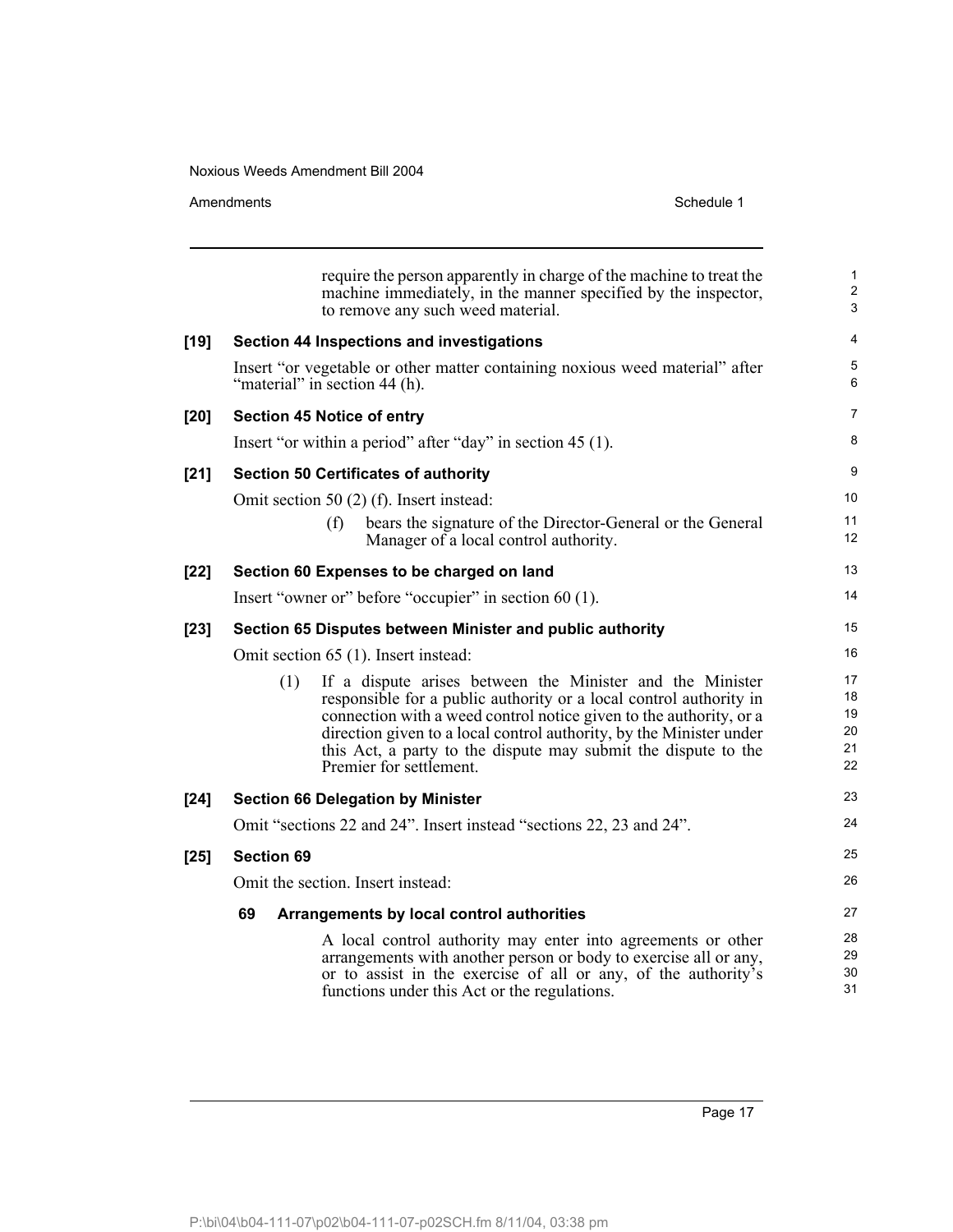| $[26]$ | Section 71 How notice is to be given under this Act                                                                                                                                                                             | 1                    |  |
|--------|---------------------------------------------------------------------------------------------------------------------------------------------------------------------------------------------------------------------------------|----------------------|--|
|        | Insert "owner or" before "occupier" in section 71 (2) (b).                                                                                                                                                                      | $\overline{c}$       |  |
| $[27]$ | <b>Section 73 Regulations</b>                                                                                                                                                                                                   |                      |  |
|        | Omit section 73 (2). Insert instead:                                                                                                                                                                                            | 4                    |  |
|        | In particular, the regulations may make provision for or with<br>(2)<br>respect to the following matters:                                                                                                                       | 5<br>6               |  |
|        | (a)<br>the means, measures or methods, whether mechanical,<br>chemical or otherwise, to be taken or used for or with<br>respect to the control of noxious weeds or to be specified<br>for that purpose in weed control notices, | 7<br>8<br>9<br>10    |  |
|        | the fees or charges payable for services provided under this<br>(b)<br>Act or the regulations.                                                                                                                                  | 11<br>12             |  |
| $[28]$ | <b>Section 76 Review of Act</b>                                                                                                                                                                                                 | 13                   |  |
|        | Omit the section.                                                                                                                                                                                                               | 14                   |  |
| $[29]$ | <b>Schedule 1 Members of advisory committees</b>                                                                                                                                                                                | 15                   |  |
|        | Omit "Part 2 of the <i>Public Sector Management Act 1988</i> " from clause 5 (1).                                                                                                                                               | 16                   |  |
|        | Insert instead "Chapter 2 of the Public Sector Employment and Management<br>Act 2002".                                                                                                                                          | 17<br>18             |  |
| $[30]$ | Schedule 2 Savings, transitional and other provisions                                                                                                                                                                           | 19                   |  |
|        | Omit clause 2 (1). Insert instead:                                                                                                                                                                                              | 20                   |  |
|        | The regulations may make provision of a savings or transitional<br>(1)<br>nature consequent on the enactment of this Act and the following<br>Acts'<br>Noxious Weeds Amendment Act 2004                                         | 21<br>22<br>23<br>24 |  |
| $[31]$ | Schedule 2, clause 2 (2)                                                                                                                                                                                                        | 25                   |  |
|        | Omit "to this Act". Insert instead "to the Act concerned".                                                                                                                                                                      | 26                   |  |
| $[32]$ | Schedule 2, clause 8                                                                                                                                                                                                            | 27                   |  |
|        | Insert after clause 7:                                                                                                                                                                                                          | 28                   |  |
|        | 8<br>Weed control orders and notices                                                                                                                                                                                            | 29                   |  |
|        | (1)<br>A weed control order in force immediately before the<br>commencement of Part 2, as inserted by the Noxious Weeds<br>Amendment Act 2004, ceases to have effect on that<br>commencement.                                   | 30<br>31<br>32<br>33 |  |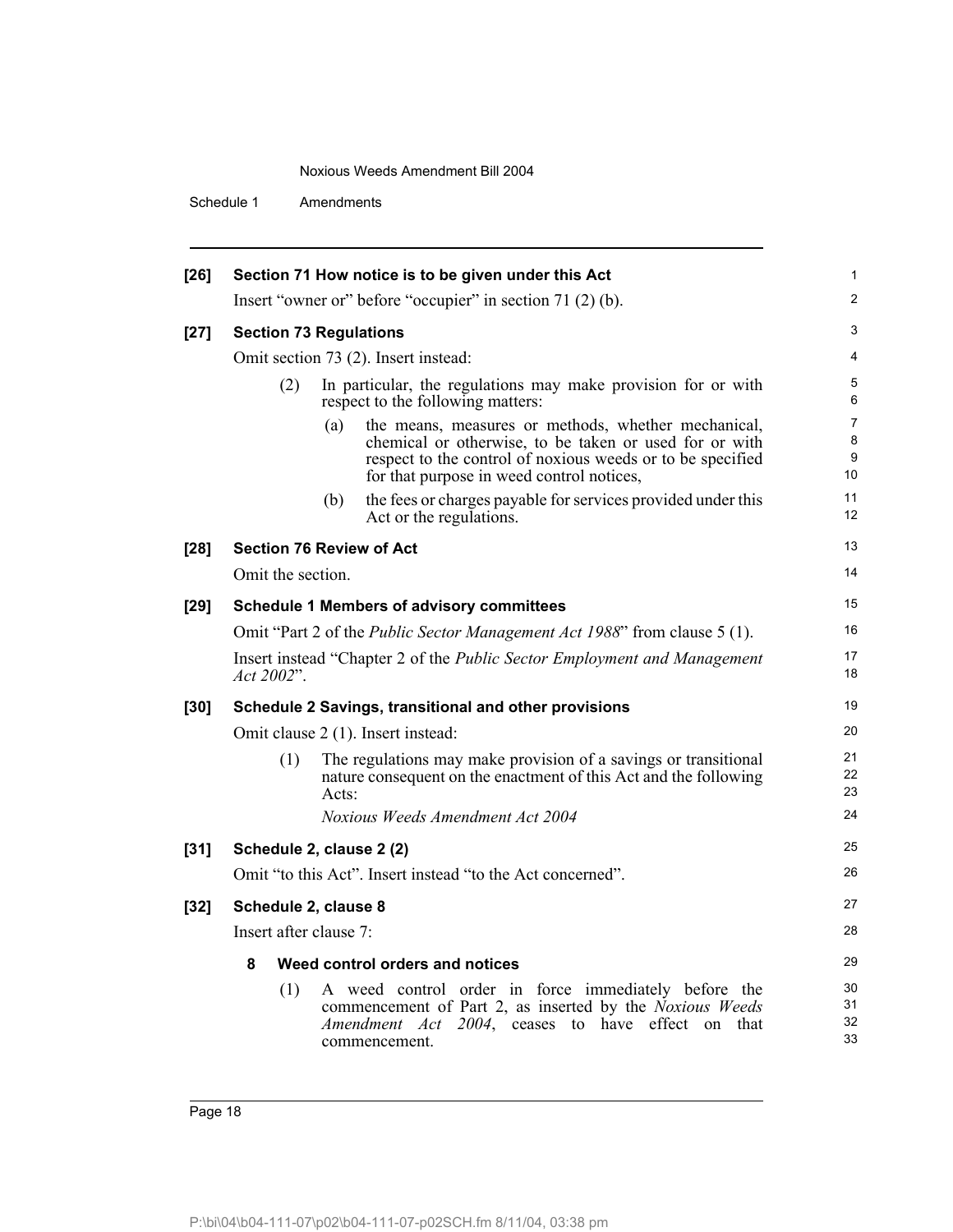Amendments Schedule 1

|        | (2)                  | A weed control notice in force before that commencement<br>continues to have effect on or after that commencement, and may<br>be enforced, as if this Act had not been amended by the <i>Noxious</i><br>Weeds Amendment Act 2004. | 1<br>$\overline{c}$<br>3<br>4 |
|--------|----------------------|-----------------------------------------------------------------------------------------------------------------------------------------------------------------------------------------------------------------------------------|-------------------------------|
|        | (3)                  | The Minister is not required to comply with section 9, as inserted<br>by that Act, in respect of any weed control order made not later<br>than 6 months after that commencement.                                                  | 5<br>6<br>$\overline{7}$      |
| [33]   |                      | Dictionary, definition of "channel land"                                                                                                                                                                                          | 8                             |
|        |                      | Insert "or an irrigation corporation" after "Corporation".                                                                                                                                                                        | 9                             |
| $[34]$ |                      | Dictionary, definition of "control category"                                                                                                                                                                                      | 10                            |
|        | Omit the definition. |                                                                                                                                                                                                                                   | 11                            |
| $[35]$ |                      | Dictionary, definition of "Director-General"                                                                                                                                                                                      | 12                            |
|        |                      | Omit "Agriculture". Insert instead "Primary Industries".                                                                                                                                                                          | 13                            |
| [36]   | <b>Dictionary</b>    |                                                                                                                                                                                                                                   | 14                            |
|        |                      | Insert in alphabetical order:                                                                                                                                                                                                     | 15                            |
|        |                      | <i>emergency weed control notice</i> means a notice referred to in<br>section 18 (3) or 22 (3).                                                                                                                                   | 16<br>17                      |
|        |                      | <i>emergency weed control order</i> means an order made under<br>section $10$ .                                                                                                                                                   | 18<br>19                      |
|        |                      | <i>public channel land</i> means channel land that is owned by the<br>Crown or a public authority (other than land occupied by a person<br>other than a public authority).                                                        | 20<br>21<br>22                |
|        |                      | weed control order means an order made under section 7 or an<br>emergency weed control order.                                                                                                                                     | 23<br>24                      |
| $[37]$ |                      | Dictionary, definition of "irrigation area"                                                                                                                                                                                       | 25                            |
|        |                      | Omit the definition. Insert instead:                                                                                                                                                                                              | 26                            |
|        |                      | <i>irrigation area</i> means:                                                                                                                                                                                                     | 27                            |
|        |                      | land within an area within the meaning of the <i>Hay</i><br>(a)<br>Irrigation Act 1902 or the Wentworth Irrigation Act 1890,<br>or                                                                                                | 28<br>29<br>30                |
|        |                      | land within the area of operations of an irrigation<br>(b)<br>corporation within the meaning of Part 1 of Chapter 4 of<br>the <i>Water Management Act 2000</i> .                                                                  | 31<br>32<br>33                |
|        |                      |                                                                                                                                                                                                                                   |                               |

Page 19